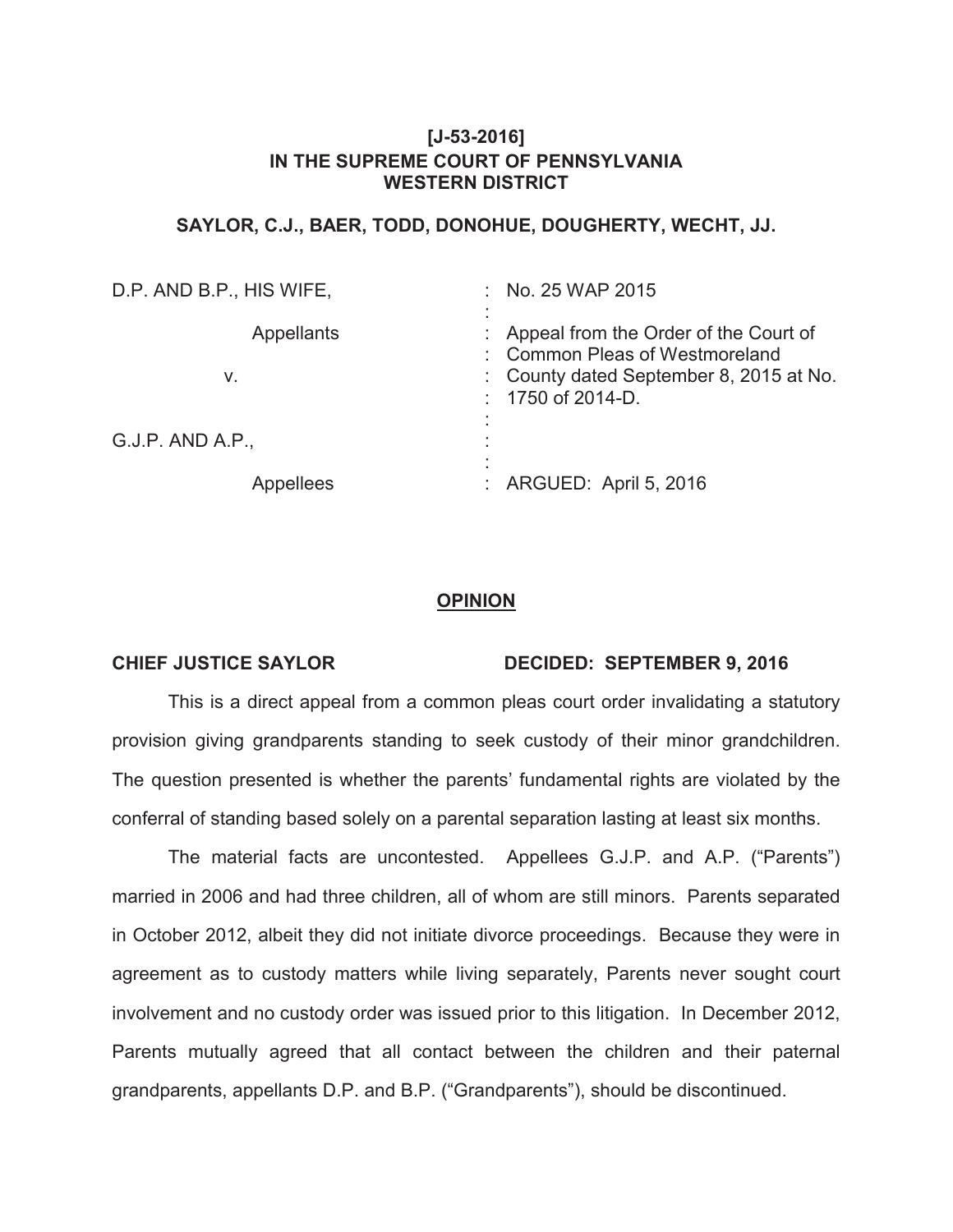In October 2014, Grandparents commenced this action by filing a complaint in the county court naming Parents as defendants and seeking partial physical custody of the minor children. *See* 23 Pa.C.S. §5322(a) (defining partial physical custody as physical custody for less than a majority of the time). Grandparents did not suggest that Parents were unfit or that the children were in any danger. As their basis for standing they relied on Section 5325 of the Domestic Relations Code (the "Code"),<sup>1</sup> which states:

In addition to situations set forth in section 5324 (relating to standing for any form of physical custody or legal custody), grandparents and greatgrandparents may file an action under this chapter for partial physical custody or supervised physical custody in the following situations:

(1) where the parent of the child is deceased, a parent or grandparent of the deceased parent may file an action under this section;

(2) *where the parents of the child have been separated for a period of at least six months* or have commenced and continued a proceeding to dissolve their marriage; or

(3) when the child has, for a period of at least 12 consecutive months, resided with the grandparent or great-grandparent, excluding brief temporary absences of the child from the home, and is removed from the home by the parents, an action must be filed within six months after the removal of the child from the home.

23 Pa.C.S.  $\S$ 5325 (emphasis added).<sup>2</sup>

<sup>&</sup>lt;sup>1</sup> The Domestic Relations Code comprises Title 23 of the Pennsylvania Consolidated Statutes. Section 5325 is located in Chapter 53, which governs child custody disputes. *See* 23 Pa.C.S. §5321. The most recent version of the chapter was enacted in 2010. *See* Act of Nov. 23, 2010, P.L. 1106, No. 112, Section 2 (as amended 23 Pa.C.S. §§5321-5340). That legislation repealed and replaced the prior version, enacted in 1985, which had been codified at Sections 5301 through 5315.

 $2$  Section 5324, referred to in the initial portion of Section 5325 above, gives grandparents standing to seek custody in various situations not implicated here, such as where a child has been adjudicated dependent or is at substantial risk of harm from the parents. *See* 23 Pa.C.S. §5324(3).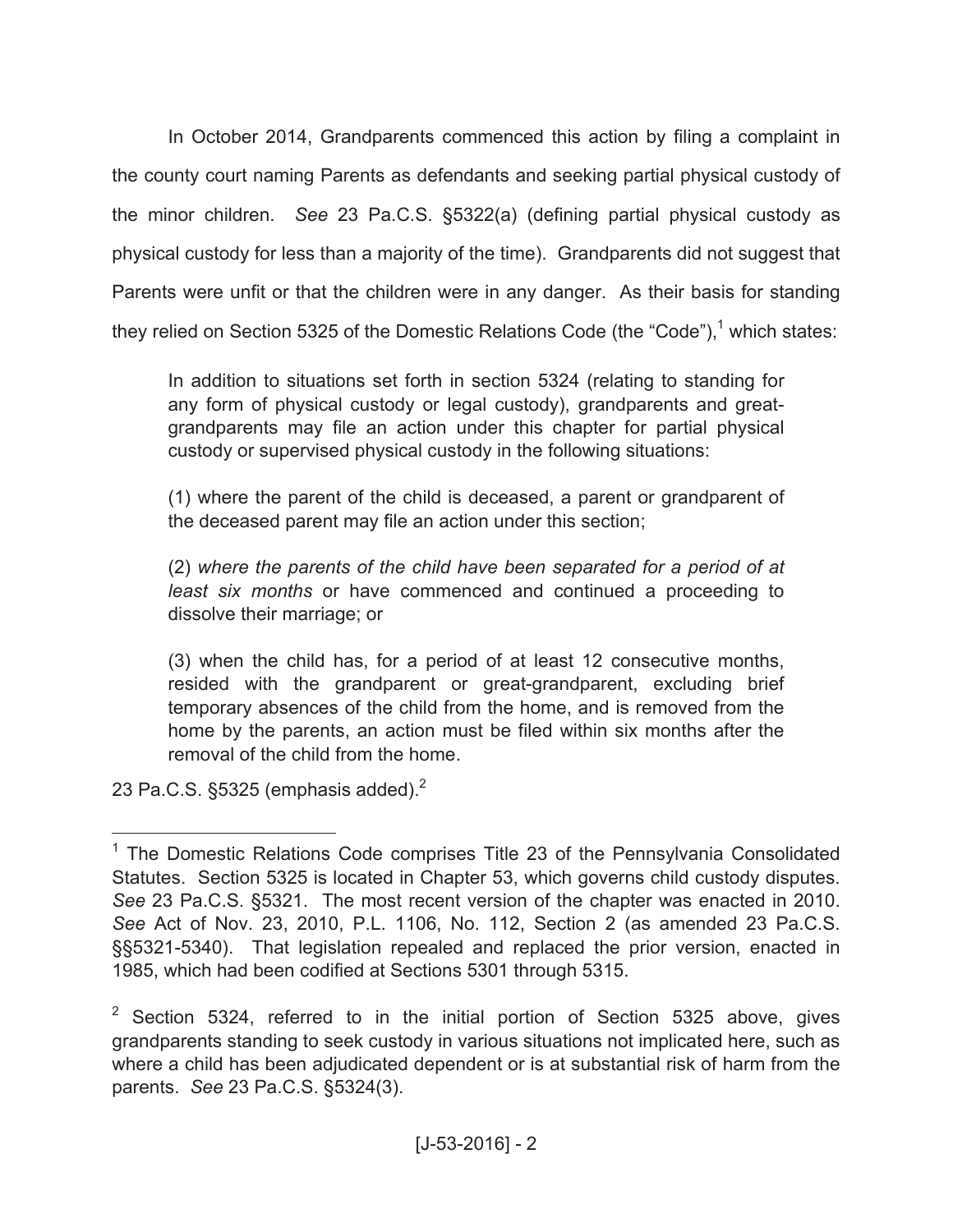In November 2014, the court issued an interim custody order granting shared legal custody to Parents and directing that Grandparents continue to have no contact with the children. Thereafter, Parents filed a motion to dismiss, alleging that the portion of paragraph (2) of Section 5325 emphasized above violates their Fourteenth Amendment rights to due process and equal protection. Grandparents submitted a responsive pleading observing it was undisputed that Parents had been separated for at least six months.

After briefing and oral argument, the court issued an order granting Parents' motion and dismissing the complaint. In an accompanying opinion, the court agreed with Parents that Section 5325(2) violates their constitutional rights. The court recognized, initially, that Parents have a fundamental liberty interest in raising their children as they see fit. *See D.P. v. G.J.P.*, No. 1750 of 2014-D, *slip op.* at 2 (C.P. Westmoreland Sept. 8, 2015) (quoting *Troxel v. Granville*, 530 U.S. 57, 65, 120 S. Ct. 2054, 2060 (2000) (plurality)). Accordingly, the court reasoned, because Section 5325(2) substantially burdens that interest, it can only be upheld if it survives strict scrutiny – meaning, it must be narrowly tailored to further a compelling government interest. *See id.* at 4.

Applying strict scrutiny, the court specified that the state has a compelling interest, exercised through its *parens patriae* powers, in protecting the welfare of children who are at risk of harm. In the court's view, however, Section 5325(2) does not embody a narrowly-tailored means of serving that interest because it improperly assumes, based solely on the parents' separated status, that their joint decisions regarding the raising of their children are infected by a degree of unfitness. *See id.* at 6 & n.3. By contrast, the court pointed to paragraphs (1) and (3) as reflecting more persuasive circumstances to allow for grandparent standing. *See id.* at 5.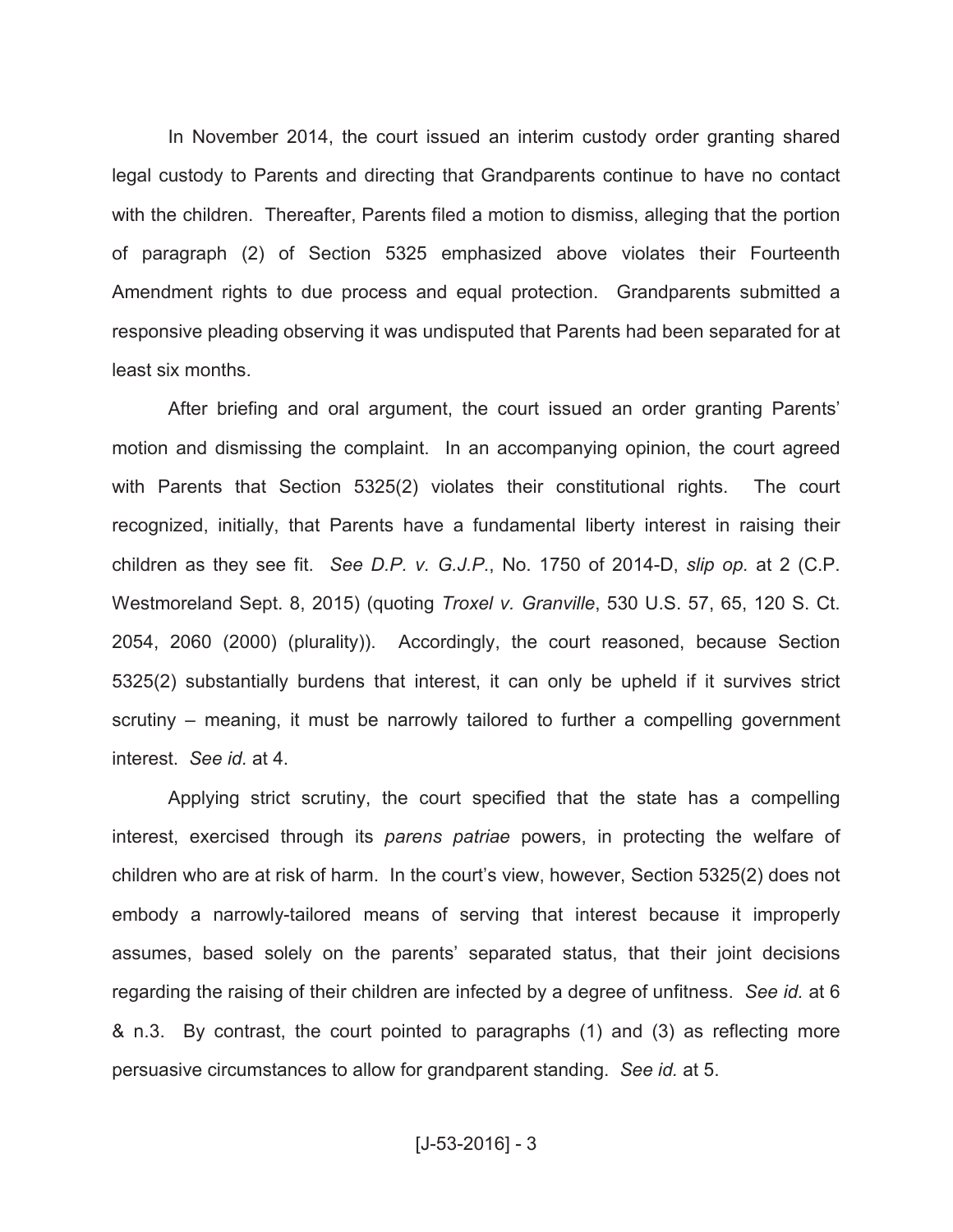In terms of precedent, the common pleas court recited that, in *Hiller v. Fausey*, 588 Pa. 342, 904 A.2d 875 (2006), and *Schmehl v. Wegelin*, 592 Pa. 581, 927 A.2d 183 (2007), this Court sustained the application of grandparent-standing provisions contained in the prior version of Chapter 53. *Hiller* approved standing in favor of a grandparent whose child was deceased, *see Hiller*, 588 Pa. at 365-66, 904 A.2d at 890 (upholding 23 Pa.C.S. §5311 (repealed)), while *Schmehl* endorsed standing where the parents were divorced and also disagreed concerning the grandparents' partial-custody request. *See Schmehl*, 592 Pa. at 594, 927 A.2d at 190 (sustaining an application of 23 Pa.C.S. §5312 (repealed)). The court distinguished those situations, noting that, here, Parents had jointly decided that their children should have no contact with Grandparents – and suggesting more generally that when any two parents who are merely separated are in agreement concerning the individuals with whom their children should or should not associate, there is no adequate basis to disturb the ordinary presumption, credited by the United States Supreme Court, that fit parents act in their children's best interests. *See D.P.*, No. 1750 of 2014-D, *slip op.* at 9 (quoting *Troxel*, 530 U.S. at 68, 120 S. Ct. at 2061).

As to this latter point, the court referred to *Herron v. Seizak*, 321 Pa. Super. 466, 468 A.2d 803 (1983), and *Helsel v. Puricelli*, 927 A.2d 252 (Pa. Super. 2007), both of which involved married parents who agreed that grandparents should not be given visitation or custody. *See D.P.*, No. 1750 of 2014-D, *slip op.* at 9-10. Although *Herron* and *Helsel* dealt with intact families, the county court interpreted the opinions as primarily establishing that courts should not upset a unified decision of the child's parents at the behest of a third party. *See id.* at 10. Circling back to the equal protection facet of Parents' argument, the court ultimately held that, inasmuch as the law presumes married parents living together are able to co-parent their children without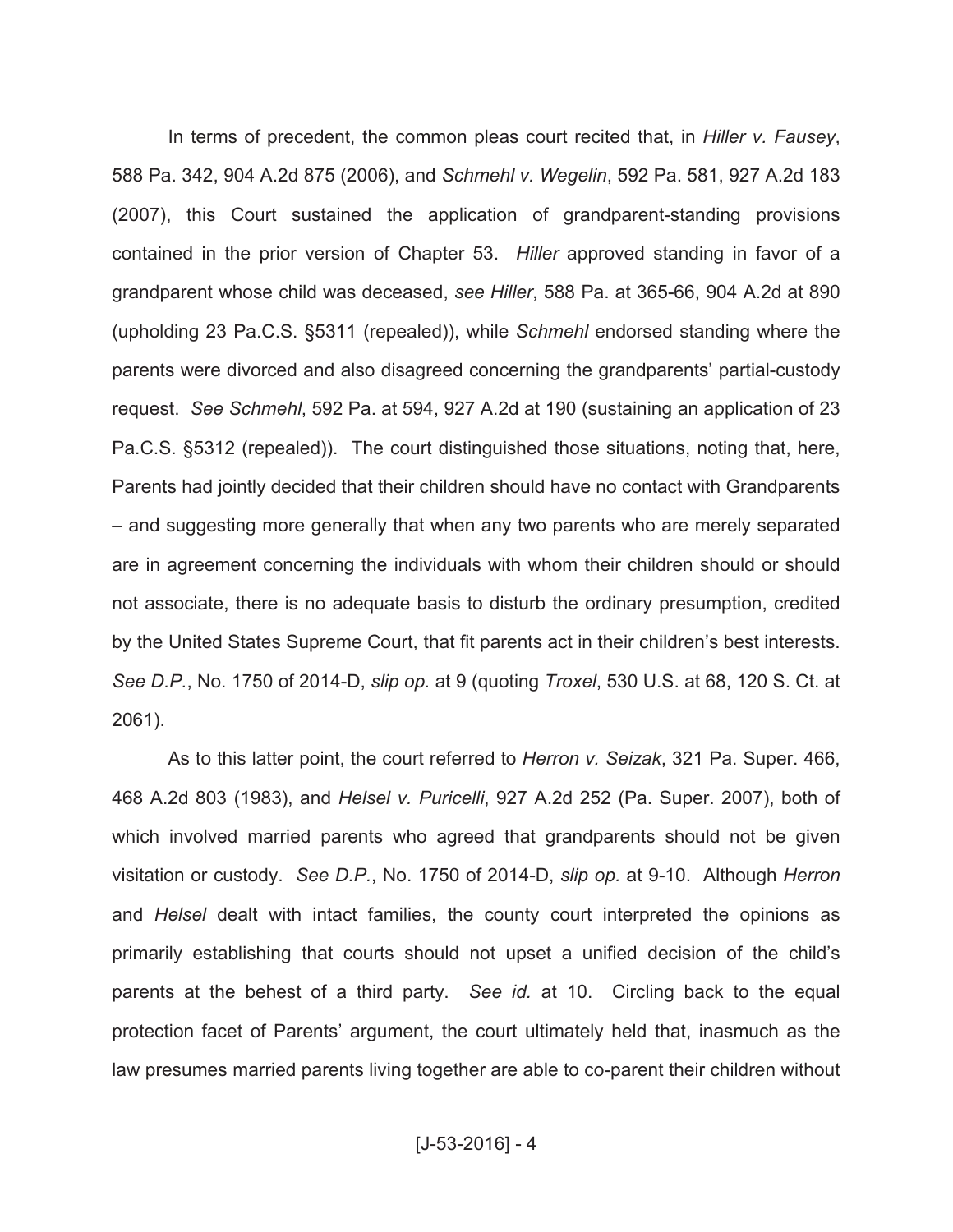judicial interference, there was no constitutionally sound basis to support a classification whereby married parents who are separated should be treated differently. *See id.* at 10-11. In this regard, the court indicated that the statute reflects an inappropriate "implicit presumption of unfitness" attaching to separated parents solely on account of their separated status. *Id.* at 11.

On direct appeal to this Court, $3$  Grandparents acknowledge that Parents have a fundamental right to direct the care, custody, and control of their children, thus triggering strict scrutiny under the Due Process Clause. They agree with the common pleas court that the state interest presently implicated, protecting children's health and emotional wellbeing, is a compelling one. Grandparents contend, however, that the statute is narrowly drawn to advance that interest because it favors relationships specifically with grandparents, and only when the parents have been separated for six months. Grandparents maintain that this materially distinguishes the statute from the one deemed constitutionally problematic in *Troxel* – which allowed standing in favor of any person at any time, *see* WASH. REV. CODE §26.10.160(3) – particularly in view of the elevated importance extended-family ties have assumed in recent years due to the breakdown of the nuclear family.

Grandparents observe that *Hiller* pointed to this aspect of the former Section 2311 as being salient in light of the 1985 enactment's underlying legislative policy to promote "continuing contact with . . . grandparents when a parent is deceased, divorced

 $3$  Grandparents initially appealed to the Superior Court, where the matter was docketed at No. 1577 WDA 2015. The intermediate court transferred the appeal to this Court, which has exclusive appellate jurisdiction of common pleas court decisions holding that a statute is unconstitutional. *See* 42 Pa.C.S. §722(7); *see also* Pa.R.A.P. 751 (relating to the transfer of erroneously-filed cases). While the matter was pending in the Superior Court, Parents notified the Attorney General that a statute's constitutionality had been drawn into question. *See* Pa.R.A.P. 521(a) (requiring such notice). However, the Attorney General has elected not to participate.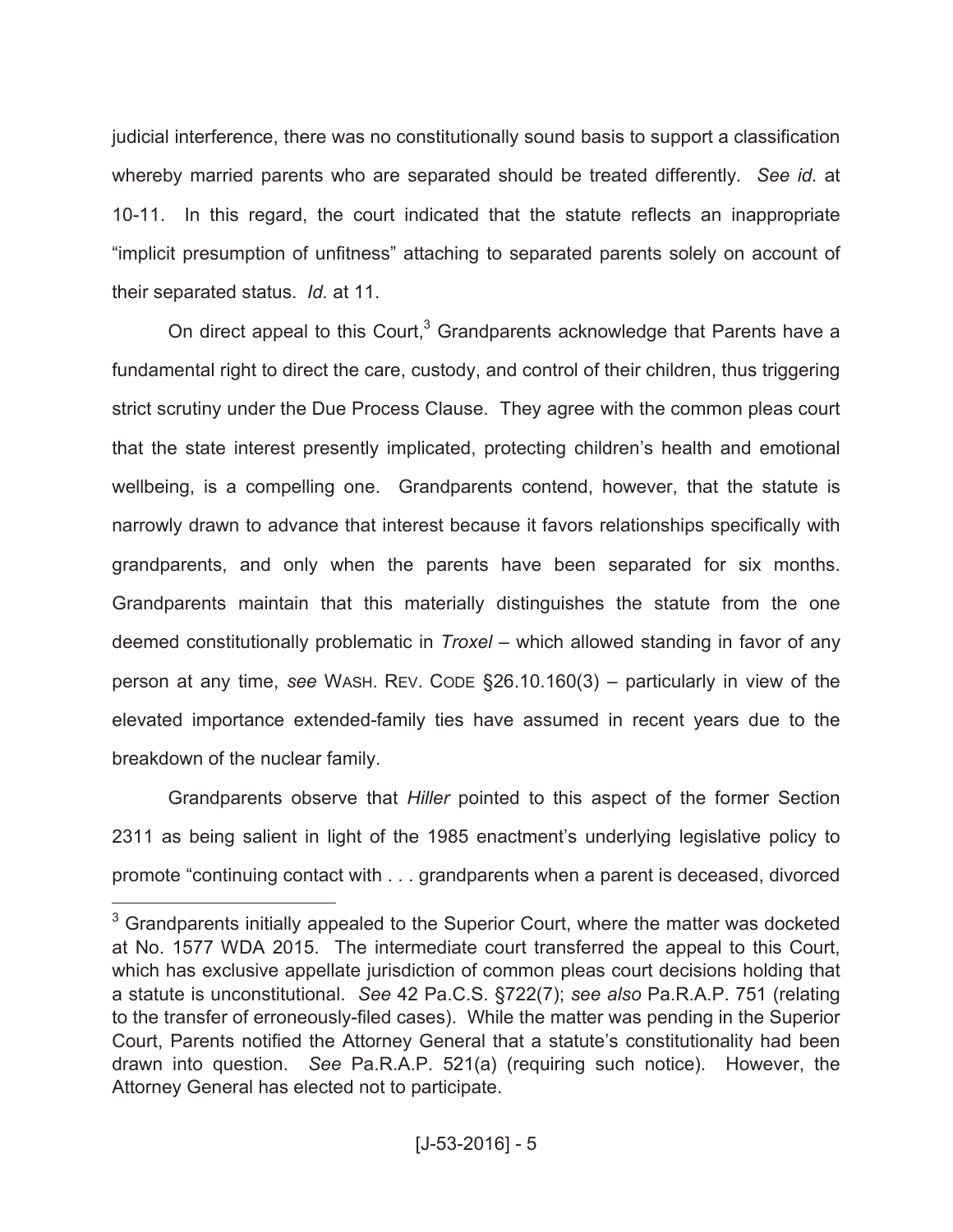or separated." *See* Brief for Appellants at 11 (citing *Hiller*, 588 Pa. at 360, 904 A.2d at 886, and quoting 23 Pa.C.S.  $\S$ 5301 (repealed)).<sup>4</sup> Grandparents indicate, moreover, that *Hiller* approved the statutory scheme involved in that dispute because it required that, before grandparent visitation could be ordered, the court take into account whether such visitation would interfere with the parent-child relationship, whether a strong bond between the child and grandparent previously existed, and the child's best interests generally. *See id.* at 12 (citing *Hiller*, 588 Pa. at 361, 904 A.2d at 887). Although Grandparents do not say so expressly, it is implicit in their argument that they believe the same analysis and outcome should obtain under the Due Process Clause in relation to Section 5325.

As for equal protection, Grandparents rely largely on *Schmehl*, which rejected an equal protection challenge to grandparent standing under Section 5312. $5$  They maintain that, because that section contained language which is similar to Section 5325(2), this Court should apply the same constitutional principles here as it did in *Schmehl*. In terms of the validity of the classification at issue – parents who co-parent while living

<sup>5</sup> Section 5312 stated:

 $\overline{a}$ 

In all proceedings for dissolution, subsequent to the commencement of the proceeding and continuing thereafter or when parents have been separated for six months or more, the court may, upon application of the parent or grandparent of a party, grant reasonable partial custody or visitation rights, or both, to the unmarried child if it finds that visitation rights or partial custody, or both, would be in the best interest of the child and would not interfere with the parent-child relationship. The court shall consider the amount of personal contact between the parents or grandparents of the party and the child prior to the application.

23 Pa.C.S. §5312 (repealed).

<sup>4</sup> Section 5301 was repealed by the 2010 enactment, *see supra* note 1, and there is no expression of legislative policy in the present version of Chapter 53.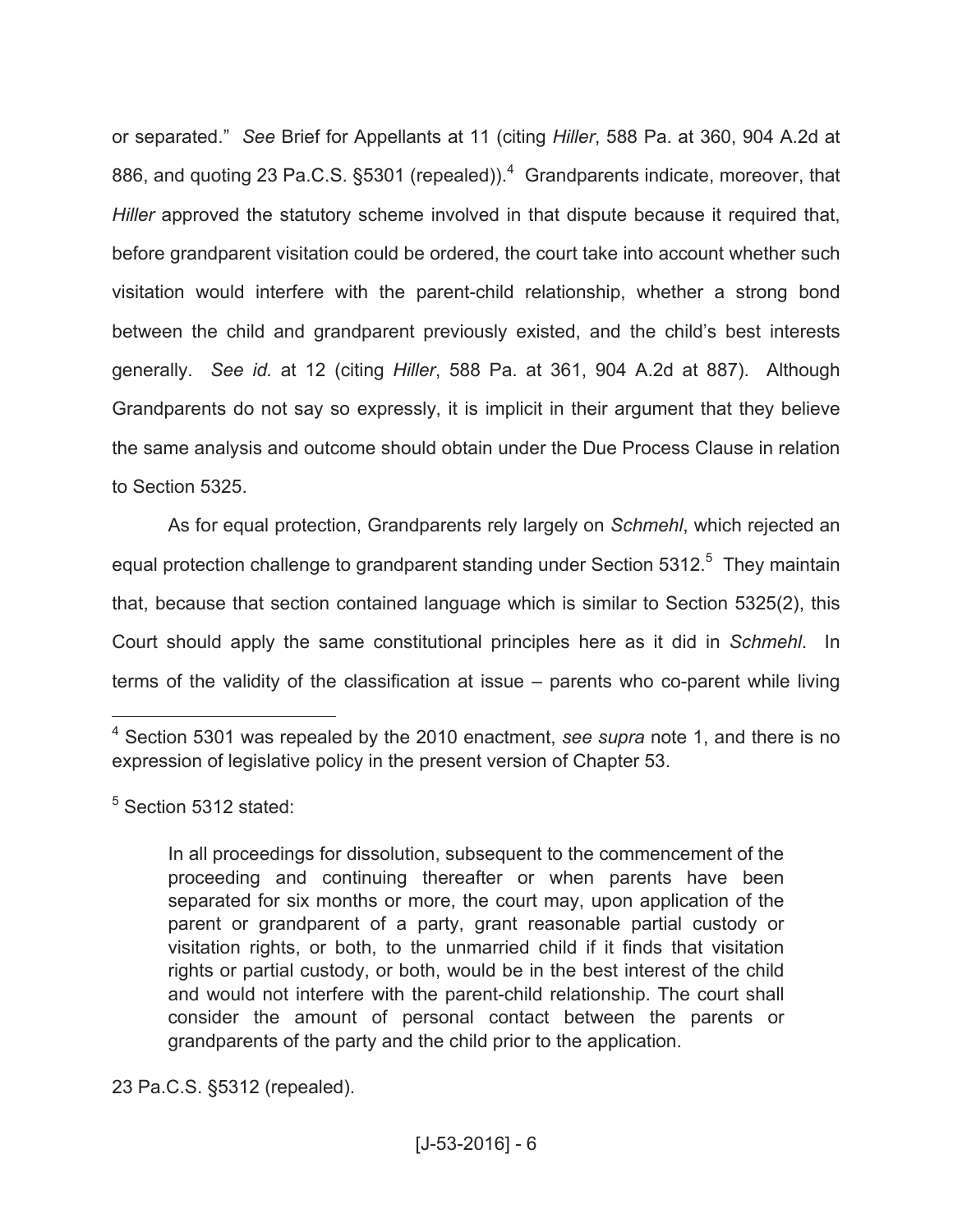separately, versus parents who co-parent and live together – Grandparents point out, initially, that *Schmehl* expounded upon the analytical overlap between due-process and equal-protection principles in a context involving the protection of children's health and emotional welfare, and they again refer to the breakdown of the nuclear family as an important factor justifying the General Assembly's decision to allow grandparents to petition for custody when parents have separated. *See* Brief for Appellants at 13-15.

Parents' argument largely tracks the common pleas court's analysis with regard to both the due process and equal protection inquiries. Briefly, they note it is established law that, because their parental rights are fundamental, the Due Process Clause accords those rights heightened protection.<sup>6</sup> Parents counter Grandparents' position that the statute is narrowly tailored, arguing: (a) there is no factual basis to presume based solely on a couple's separation that their children are at greater risk of harm; and (b) when presumptively fit parents agree that their children should not develop relationships with specific third parties, simply pointing to the "blood relationship" of those third parties is insufficient to justify an invocation of the state's *parens patriae* interest. Brief for Appellees at 28.

Addressing the topic of potential harm to the children, Parents offer that, in pre-*Hiller* cases where the state exercised its *parens patriae* authority, the fitness of the parent was in question due to abuse, neglect, delinquency, or a failure to perform parental duties. *See id.* at 29 (citing *Ellerbe v. Hooks*, 490 Pa. 363, 416 A.2d 512

 $6$  Parents indicate there is a good reason to consider such rights fundamental, not only because of the traditional right of parents to "establish a home and bring up children," Brief for Appellees at 15 (quoting *Meyer v. Nebraska*, 262 U.S. 390, 399, 43 S. Ct. 625, 626 (1923)), but because parents fulfill a role which the government cannot. *See id.* at 16 (citing *Prince v. Massachusetts*, 321 U.S. 158, 166, 64 S. Ct. 438, 442 (1944) ("It is cardinal with us that the custody, care and nurture of the child reside first in the parents, whose primary function and freedom include preparation for obligations the state can neither supply nor hinder.")).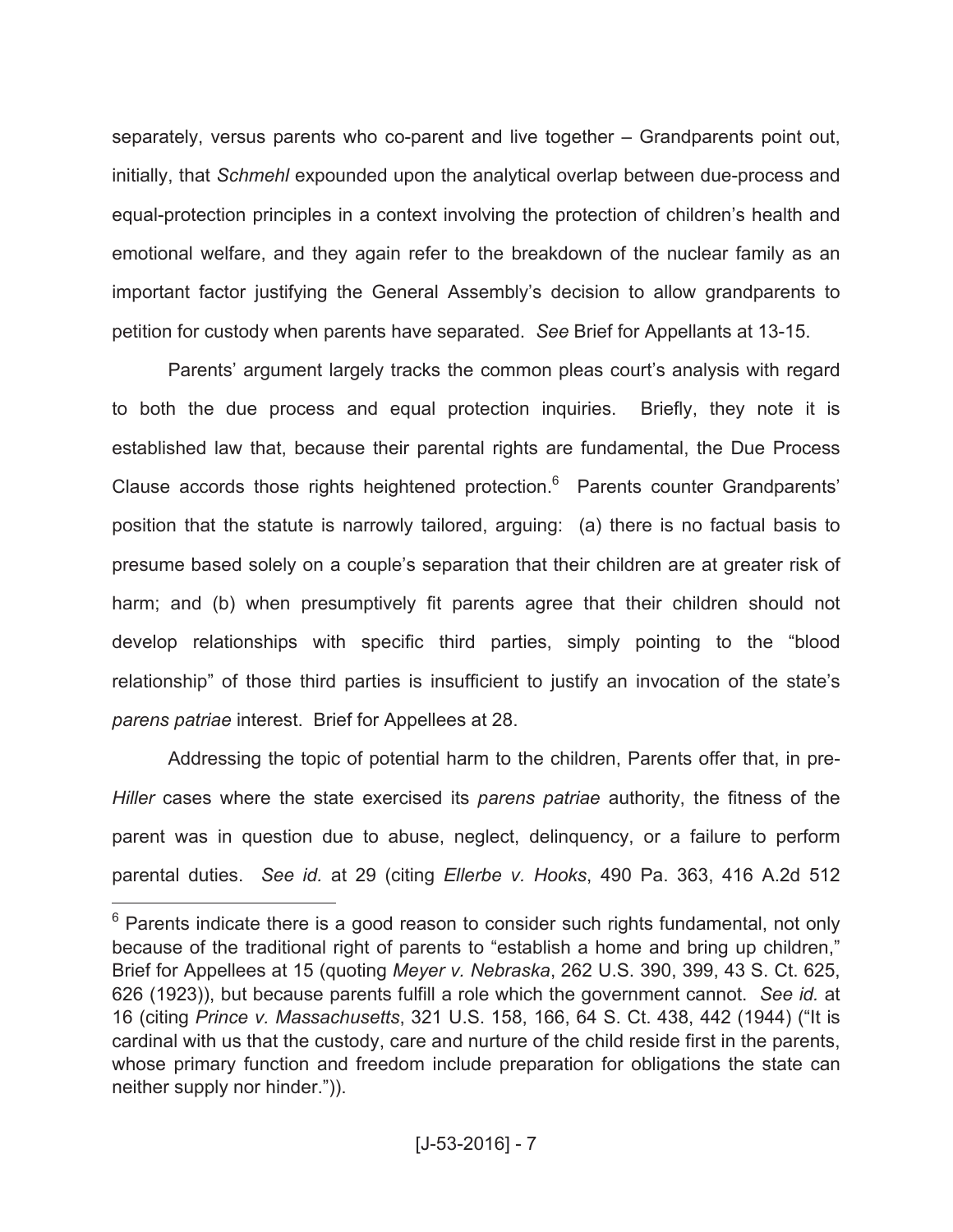(1980) (affirming an award of custody to the maternal grandmother over the father's objections where the child was eleven years old and had lived exclusively with the grandmother for more than nine years), *In re Adoption of J.J.*, 511 Pa. 590, 515 A.2d 883 (1986) (approving the involuntary termination of parental rights where the father demonstrated a fixed inability to perform parental duties), and *In re Adoption of C.A.E.*, 516 Pa. 419, 532 A.2d 802 (1987) (same where a prematurely-born infant needed ongoing parent-assisted medical intervention, but the mother was unable to provide such care and she had previously deprived the infant of care)). Differentiating the present situation, they argue that separation does not equate to abuse, neglect, or an inability to perform parental duties. As for *Hiller* itself, Parents read the holding as resting on an understanding that the death of a parent would naturally tend to harm a child's wellbeing, and that such harm would be magnified if the child also lost contact with a grandparent with whom he or she had a pre-existing beneficial relationship. *See id.* at 30 (quoting *Hiller*, 588 Pa. at 366 n.24, 904 A.2d at 890 n.24).

Insofar as equal protection is concerned, Parents recognize that *Schmehl* is the decision most closely related to the present scenario and that the Court upheld the classification drawn by former Section 5312. Parents do not argue that *Schmehl* was wrongly decided or that it should be overruled. They do contend, however, that the case is distinguishable because: it did not involve a joint decision by both parents, but rather, a situation in which a divorced father supported his parents' request for visitation; and the parents were already subject to a custody order. By contrast, Parents indicate they were never subject to a custody order before Grandparents filed their complaint, nor do they disagree on matters of custody or visitation. Further, they assert that no reason has been alleged why they are less capable than non-separated parents of making appropriate decisions about their children's welfare.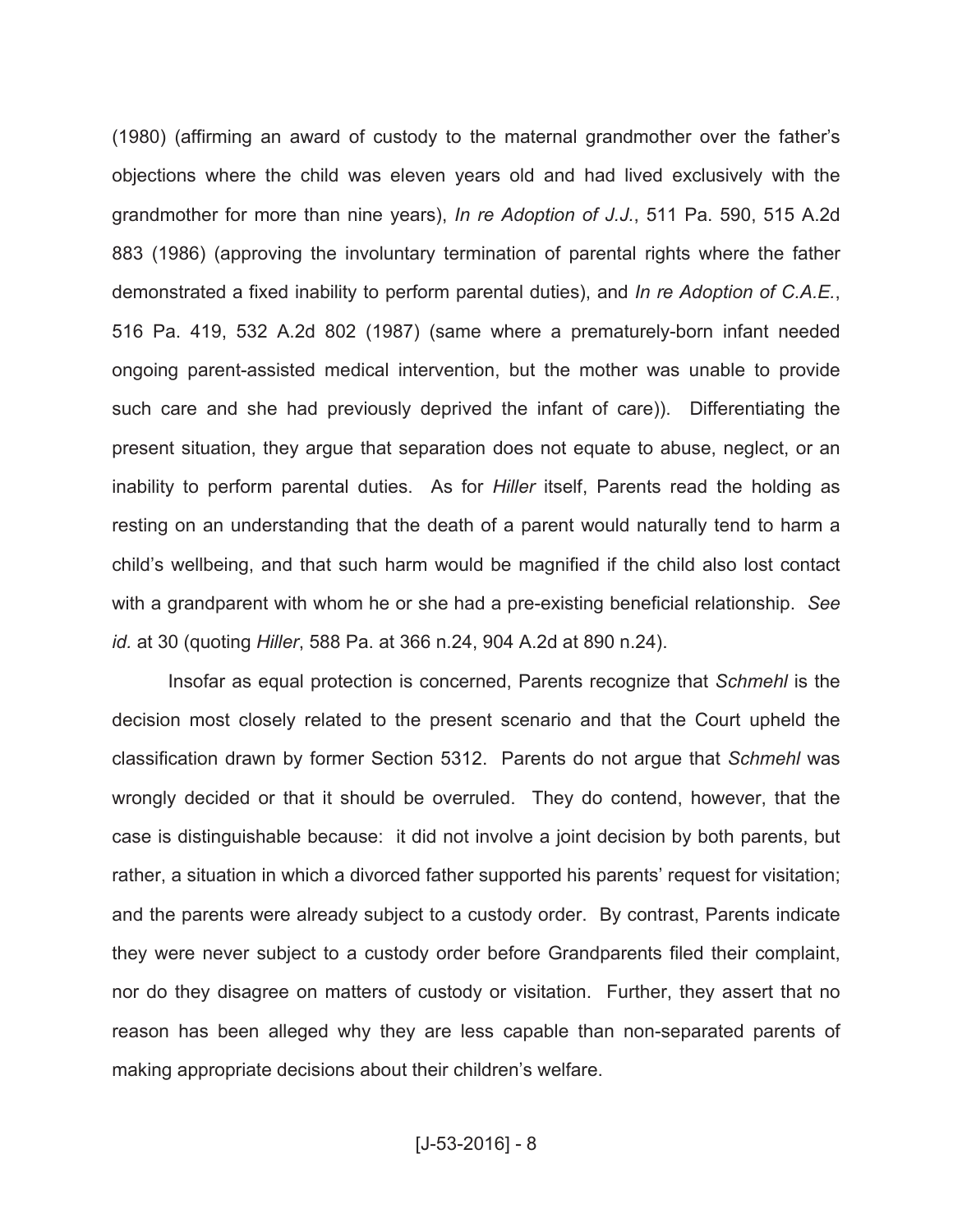Parents suggest, as well, that many couples who live together lead dysfunctional homes and make poor parenting decisions, all of which evidences the arbitrariness of Section 5325's implicit assumption that separated parents are less fit as parents than those who live under the same roof. Consequently, Parents propose that the legislative classification which rests on that assumption does little to advance the state's interest in protecting children or promoting their welfare. *See id.* at 35-36. Finally, Parents draw support for their position from a responsive expression in *Schmehl* in which former Chief Justice Cappy opined that separation and divorce are not valid proxies for ascertaining which parents might cause harm to their children. *See id.* at 36-37 (citing *Schmehl*, 592 Pa. at 596-97, 927 A.2d at 192 (Cappy, C.J., dissenting)).

As reflected in our cases and in *Troxel*, Grandparent visitation and custody statutes authorize state action and, as such, they are subject to constitutional limitations. *Accord, e.g.*, *In re Herbst*, 971 P.2d 395, 398-99 (Okla. 1998) (explaining that, "mandating the introduction of a third party, even a grandparent, into a family unit is state action limiting the parents' liberty").<sup>7</sup> There is no dispute that Section 5325 burdens the right of parents to make decisions concerning the care, custody, and control of their children; that such right is a fundamental one, *see Troxel*, 530 U.S. at 65-66, 120 S. Ct. at 2060-61 (discussing cases); *Hiller*, 588 Pa. at 358, 904 A.2d at 885;

<sup>7</sup> Visitation and custody are distinct concepts. *See Hiller*, 588 Pa. at 346 n.4, 904 A.2d at 878 n.4. Visitation pertains to the right to visit a child but does not include the ability to remove the child from the custodial parent's control. *See* 23 Pa.C.S. §5302 (repealed). Physical custody refers to the "physical possession and control of a child." 23 Pa.C.S. §5322(a). As noted, partial physical custody is defined as physical custody for less than a majority of the time. *See id.* Chapter 53 as enacted in 1985 regulated visitation and custody, whereas the 2010 version only governs custody. In our present discussion, we mention custody and visitation because some of the authority from other jurisdictions relates to visitation and the constitutional analysis, for present purposes, is materially identical.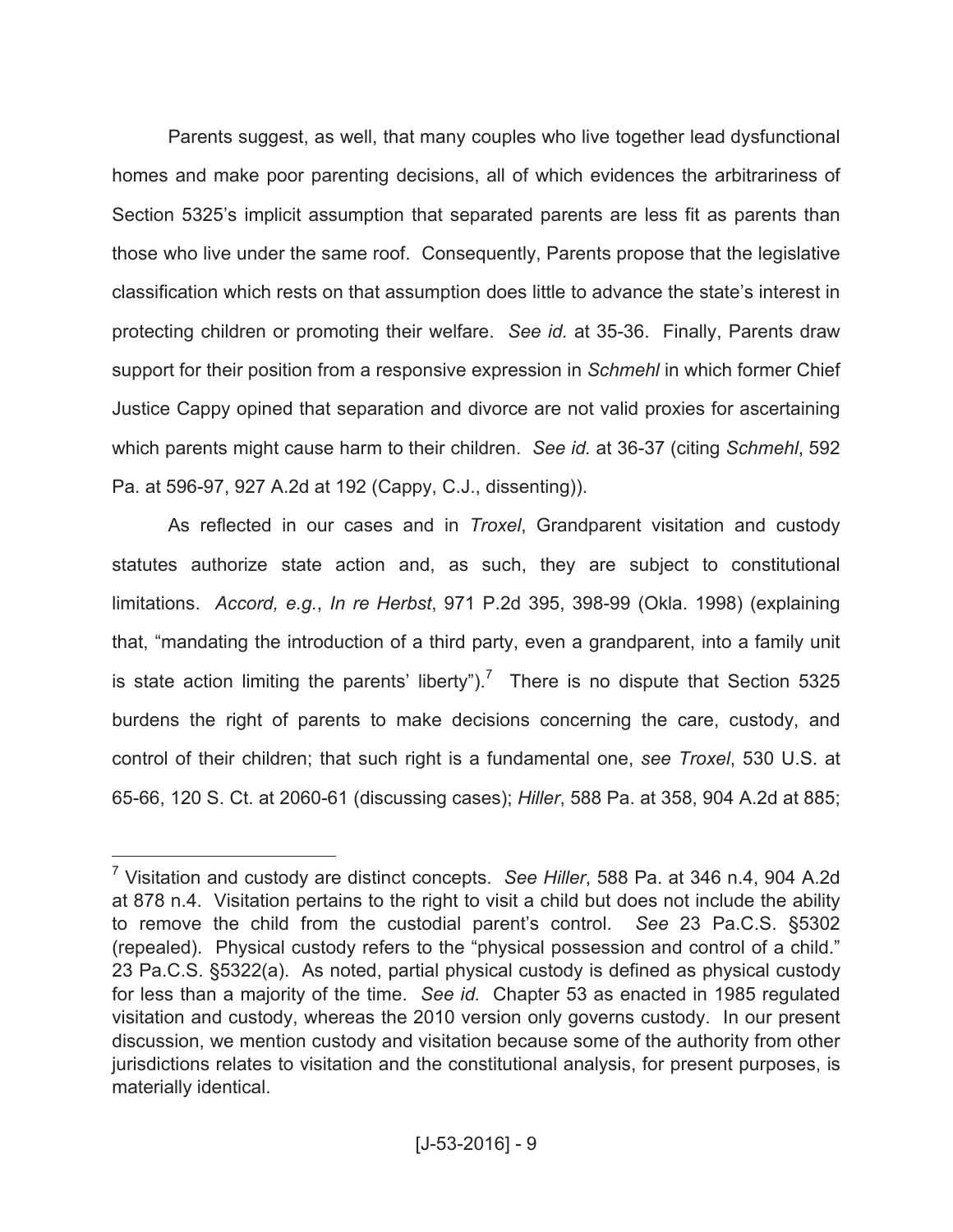and that, as such, it is protected by the Fourteenth Amendment's due-process and equal-protection guarantees. *See* U.S. CONST. amend. XIV, §1 (forbidding states from depriving "any person of life, liberty, or property, without due process of law," or from denying to any person within their jurisdiction "the equal protection of the laws"). In light of these factors there is also no disagreement that, to survive a due process or equal protection challenge, Section 5325 must satisfy the constitutional standard known as strict scrutiny.

The basic features of strict scrutiny, relating to whether the governmental action is narrowly tailored to a compelling state interest, *see Hiller*, 588 Pa. at 359, 904 A.2d at 885-86, are well established. As expressed in *Schmehl*, the inquiries per the Due Process and Equal Protection Clauses are distinct but overlapping: pursuant to the former, the government's infringement on fundamental rights must be necessary to advance a compelling state interest, whereas under the latter it is the classification inherent in the statute which must be necessary to achieve that interest. *See Schmehl*, 592 Pa. at 589, 927 A.2d at 187.<sup>8</sup>

Broadly speaking, the state, acting pursuant to its *parens patriae* power, has a compelling interest in safeguarding children from various kinds of physical and emotional harm and promoting their wellbeing. 9 *See Hiller*, 588 Pa. at 359, 904 A.2d at

 $8$  Strict scrutiny is separately triggered under the Equal Protection Clause if the legislation employs a suspect classification. *See Johnson v. California*, 543 U.S. 499, 508, 125 S. Ct. 1141, 1148 (2005). *See generally Small v. Horn*, 554 Pa. 600, 615 n.14, 722 A.2d 664, 672 n.14 (1998) (noting that suspect classifications include race, national origin, and, for purposes of state law, alienage). That aspect of equal protection jurisprudence is not presently implicated.

<sup>&</sup>lt;sup>9</sup> "Parens patriae, literally 'parent of the country,' refers . . . to the role of the state as sovereign and guardian of persons under a legal disability to act for themselves such as juveniles, the insane, or the unknown." *West Virginia v. Chas. Pfizer & Co.*, 440 F.2d 1079, 1089 (2d Cir. 1971).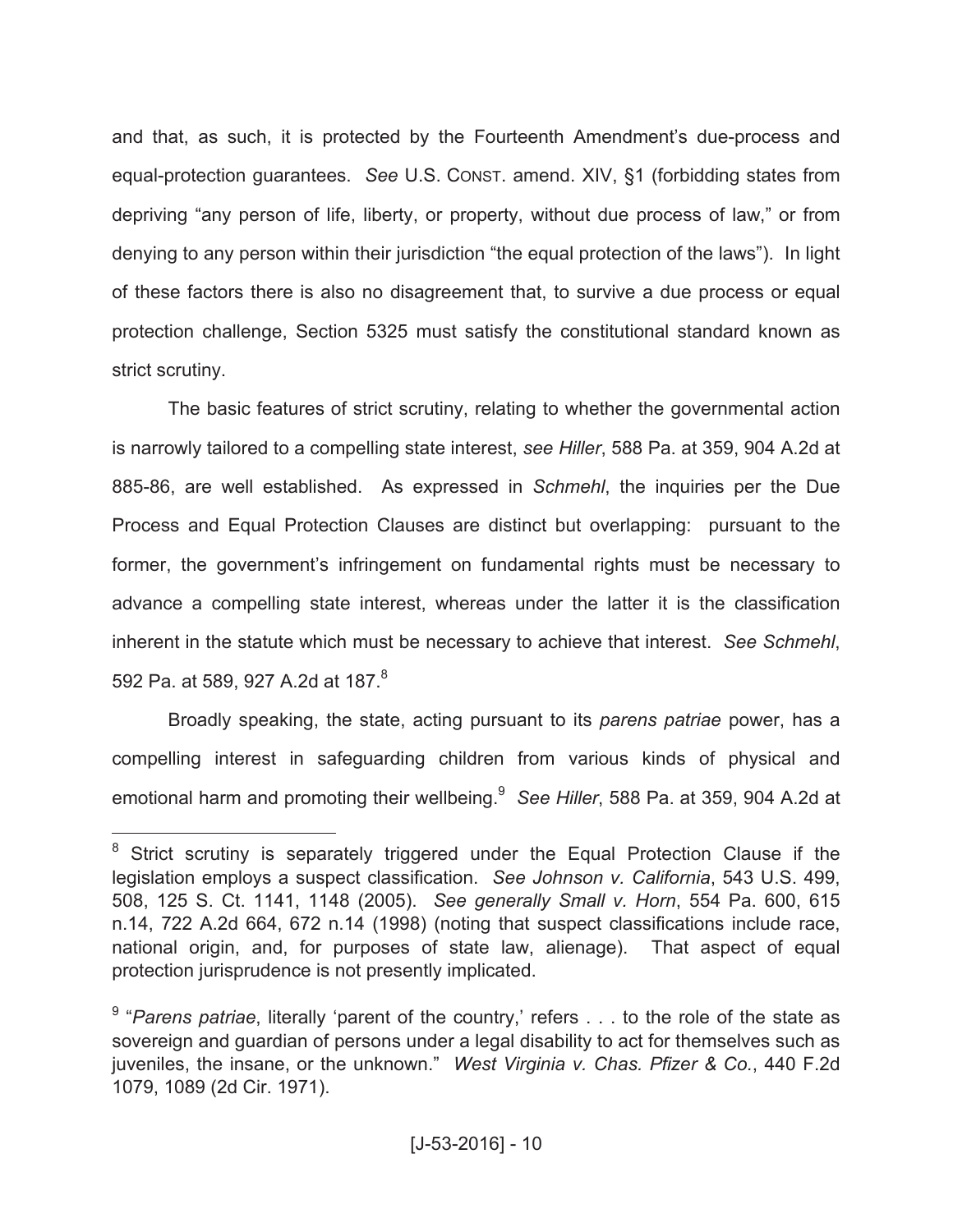886 ("The compelling state interest at issue in this case is the state's longstanding interest in protecting the health and emotional welfare of children."). That aim has been invoked to accomplish certain objectives where appropriate, such as involuntarily terminating a parent's rights and providing a child with a permanent home. *See In re Adoption of J.J.*, 511 Pa. at 608, 515 A.2d at 893; *see also* 23 Pa.C.S. §2511(a)(2), (9) (permitting involuntary termination of parental rights due to abuse, neglect, or the conviction of certain crimes). <sup>10</sup> The component of the government's *parens patriae* responsibility implicated here is its interest in ensuring that children are not deprived of beneficial relationships with their grandparents.<sup>11</sup>

Although this Court's most relevant precedent consists of *Hiller* and *Schmehl*, neither decision is directly on point. *Hiller* arose in a situation where the mother had died and the maternal grandmother sought to continue an existing relationship with the minor child. This Court upheld the common pleas court's application of the statute, 23 Pa.C.S. §5311 (repealed), observing that the provision was materially limited in scope to the deceased-parent scenario and only provided for custody in favor of a grandparent on the deceased parent's side, *see Hiller*, 588 Pa. at 360, 904 A.2d at 886, where the risk appears greatest that a pre-existing grandparent relationship may be severed.

 $10$  Aside from issues relating to family relationships, the government's interest in protecting children and promoting their welfare may also be served via its police power as reflected in enactments regulating child labor, requiring school attendance, vaccines, and motor-vehicle child safety seats, and imposing criminal liability for corrupting or otherwise harming minors. *Accord Prince v. Massachusetts*, 321 U.S. 158, 166, 64 S. Ct. 438, 442 (1944); *Blixt v. Blixt*, 774 N.E.2d 1052, 1059 (Ma. 2002); *In re Custody of Smith*, 969 P.2d 21, 28 (Wash. 1998). *See generally* 18 Pa.C.S. Ch. 63 (defining offenses against or involving minors); *id.* §4304 (defining the offense of endangering the welfare of children).

 $11$  The statute also encompasses great-grandparents. For convenience we refer only to grandparents. *See Hiller*, 588 Pa. at 360 n.19, 904 A.2d at 886 n.19.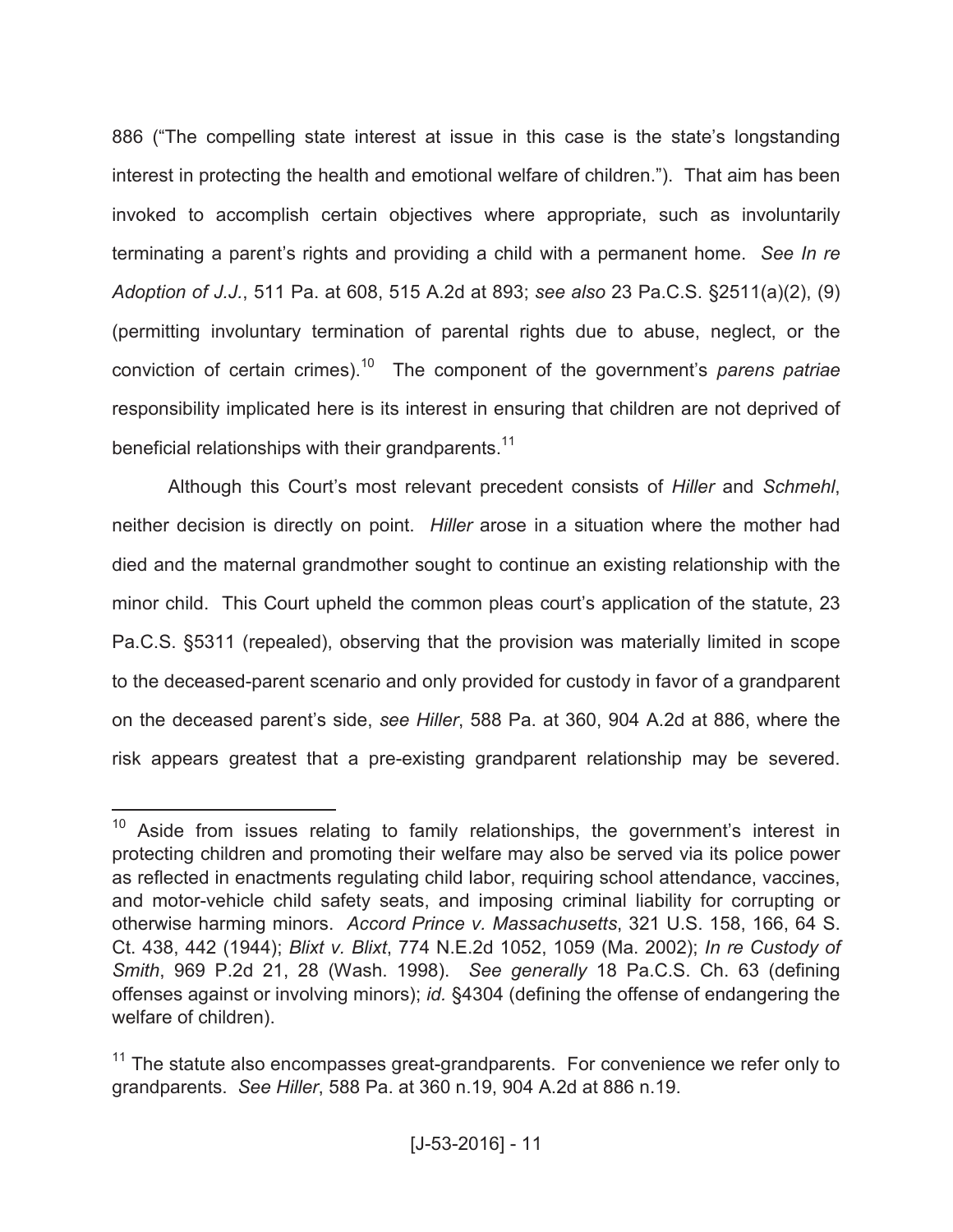Grandparent custody in that context and the considerations it entails are distinct from, albeit perhaps overlapping with, the issues that arise when both parents are living.

*Schmehl* is closer to the present matter in that it concerned Section 5312, whose reach was defined by language similar to that which appears in paragraph (2) of Section 5325. *Compare* 23 Pa.C.S. §5312 (repealed) (allowing for grandparent partial custody or visitation during "proceedings for dissolution . . . or when parents have been separated for six months or more"), *with* 23 Pa.C.S. §5325(2) (giving grandparents standing "where the parents of the child have been separated for a period of at least six months or have commenced and continued a proceeding to dissolve their marriage"). Still, *Schmehl* involved divorced parents, *see generally Schmehl*, 592 Pa. at 593 n.9, 927 A.2d at 189 n.9 (citing scholarship concerning the effects of divorce on children); *see also id.* at 591, 927 A.2d at 188-89 (discussing prior judicial expressions regarding the impact of divorce on families), who were not in agreement concerning grandparent custody. *See id.* at 584, 927 A.2d at 184. The breakdown in unified parental decisionmaking was thus more severe in *Schmehl* than it is in the present matter, where Parents have never sought court involvement in their family issues and are able to co-parent in agreement concerning whether their children should maintain contact with their grandparents. The objecting parent in *Schmehl* only sought a declaration that the statute was invalid in the divorce setting, and the grandparents defended the statutory classification by emphasizing that, unlike with intact families, "[t]he state must oversee a divorce action, and arrange for custody, support and visitation in some cases." Brief for Appellants in *Schmehl v. Wegelin*, 592 Pa. 581, 927 A.2d 183 (2007) (No. 87 MAP 2005), 2005 WL 5713971, at \*23. Hence, the separation scenario was not before the Court in *Schmehl*, and we cannot assume that any empirical studies relating to the effects of divorce carry over to mere separation.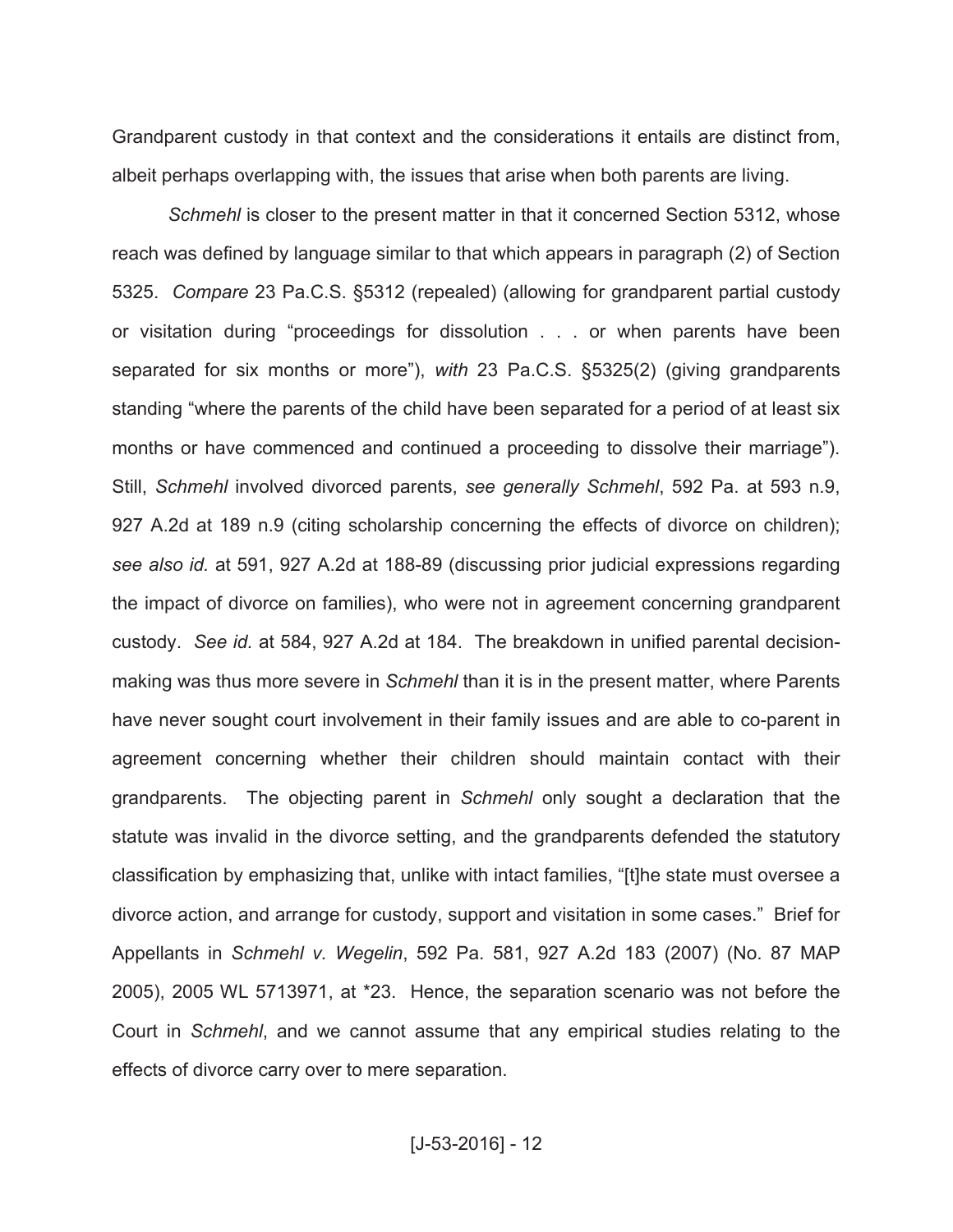In spite of these differences, *Hiller* and *Schmehl* do inform our inquiry. *Hiller* noted that common pleas courts are required to apply a presumption that parents act in their children's best interests, and that such presumption applies regardless of whether the statute facially necessitates it. *See Hiller*, 588 Pa. at 361, 904 A.2d at 887 ("In addition to the language of the statute, our precedent requires our courts to . . . provide a presumption in favor of the decision of a fit parent."). Thus, the Court observed that, whenever a custody dispute arises between the parents and a third party, "the evidentiary scale is tipped, and tipped hard, to the parents' side." *Hiller*, 588 Pa. at 362, 904 A.2d at 887 (quoting *Ellerbe*, 490 Pa. at 367, 416 A.2d at 514); *see also id.* at 363, 904 A.2d at 888 (developing that this Court has repeatedly "reaffirmed the presumption in favor of parents set forth in *Ellerbe*"); *accord Charles v. Stehlik*, 560 Pa. 334, 340, 744 A.2d 1255, 1258 (2000). *Hiller* also held that this presumption, combined with the "stringent requirements of Section 5311, as applied in this case," *Hiller*, 588 Pa. at 365, 904 A.2d at 890,<sup>12</sup> adequately protected parental rights so that grandparents did not need to make a threshold showing of actual or potential harm to the child stemming from the surviving parent's decisions. *See id.* at 365-66, 904 A.2d at 890.

By referring to the established presumption in favor of fit parents and Section 5311's requirements, *Hiller* rested its holding, in significant part, on considerations relating to the preliminary question of standing.<sup>13</sup> Most notably, the "stringent"

<sup>&</sup>lt;sup>12</sup> Section 5311 was similar to Section 5312, see supra note 5, although it referred to a situation where the parent was deceased. *See id.* at 344 n.1, 904 A.2d at 876 n.1.

<sup>&</sup>lt;sup>13</sup> Grandparent standing to seek an order directing custody or visitation is a creature of statute, as grandparents generally lacked substantive rights at common law in relation to their grandchildren. *Accord Hiller*, 588 Pa. at 372, 904 A.2d at 894 (Newman, J., concurring); *Olds v. Olds*, 356 N.W.2d 571, 572 (Iowa 1984) (quoting *Mimkon v. Ford*, 332 A.2d 199, 200-01 (N.J. 1975)); 2 JOAN M. KRAUSKOPF ET AL., ELDERLAW: ADVOCACY FOR THE AGING §25:14 (2d ed. 1993 & Supp. 2015) (collecting cases).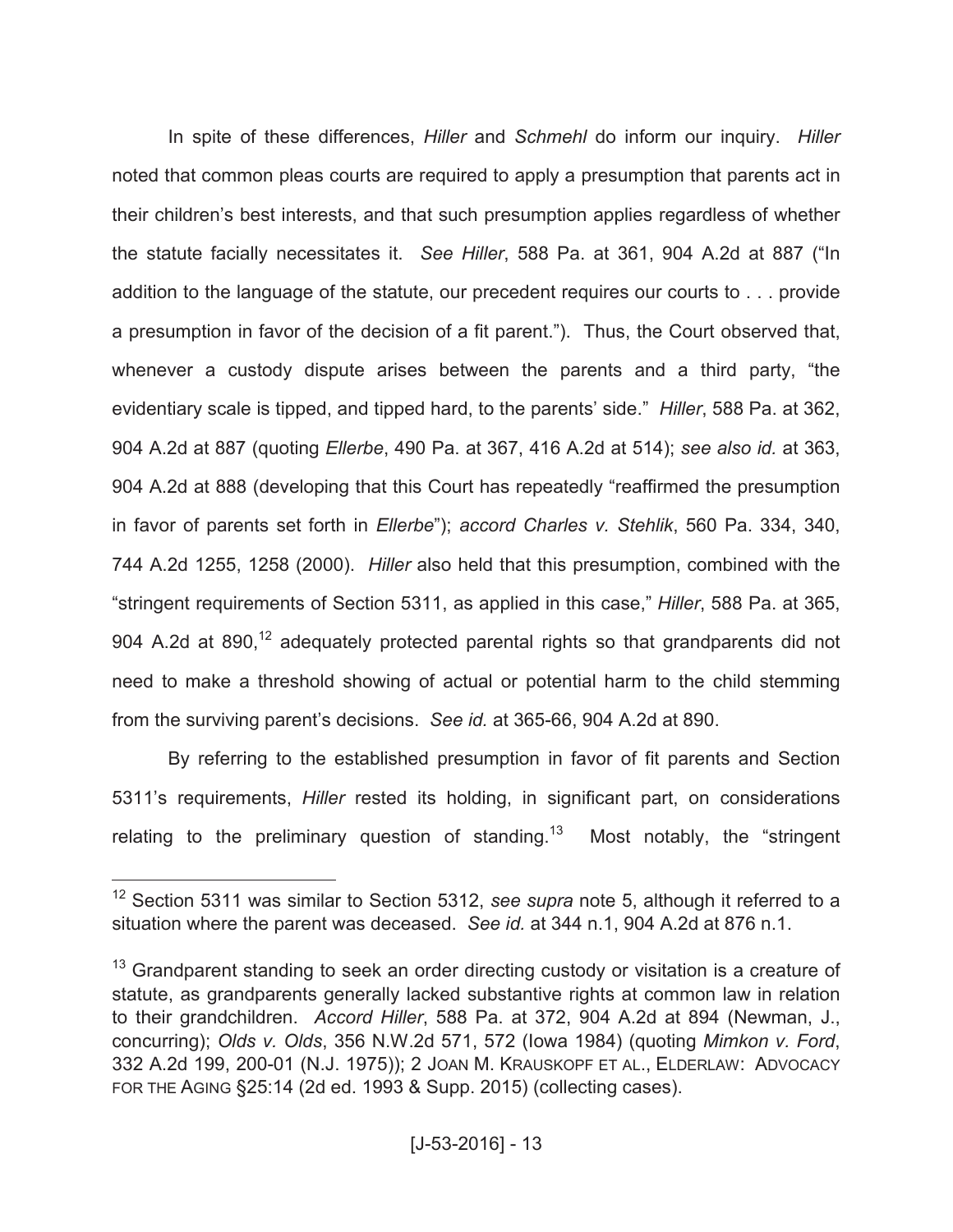requirements" of Section 5311 included a prerequisite that the petitioning grandparents demonstrate standing to seek relief. That *Hiller*'s constitutional analysis centered on the propriety of grandparent standing in the context which arose in that dispute is made explicit in its explanation that, "[u]nlike the statute in *Troxel*, which extended standing to any person at any time, Section 5311 narrowly limits those who can seek visitation or partial custody . . . to grandparents whose child has died." *Hiller*, 588 Pa. at 360, 904 A.2d at 886; *see also Schmehl*, 592 Pa. at 588, 927 A.2d at 187 (characterizing *Hiller* as holding that Section 5311 was "narrowly tailored . . . because it extend[ed] standing" to a limited, defined subset of grandparents).

*Schmehl*'s understanding of the aspect of Section 5312 at issue in that matter was similarly couched. *See id.* at 584-85, 927 A.2d at 184 (summarizing the mother's argument that equal protection norms were offended by Section 5312 because "standing to obtain partial custody or visitation is not afforded to grandparents of children whose parents are married and living together," while it is afforded to the grandparents of children whose parents are divorced or separated).

The focus on standing is sharpened even further in the present controversy: the common pleas court, unlike in *Hiller* and *Schmehl*, never reached the complaint's merits because it determined that the statutory basis for standing was unconstitutional. In this respect, it is notable that the redrafted Chapter 53, more expressly than its predecessor, segregates grandparent standing requirements (Section 5325) from merits considerations (Section 5328).<sup>14</sup> Therefore, as illustrated presently, whenever there are contested issues relating to standing, the chapter gives parents the ability to bifurcate

<sup>&</sup>lt;sup>14</sup> The 1985 version of Chapter 23 also had sections nominally devoted to standing and merits, *see* 23 Pa.C.S. §§5313 (repealed), 5303 (repealed), but the merits section was very brief and such considerations were intermixed in Sections 5311 and 5312.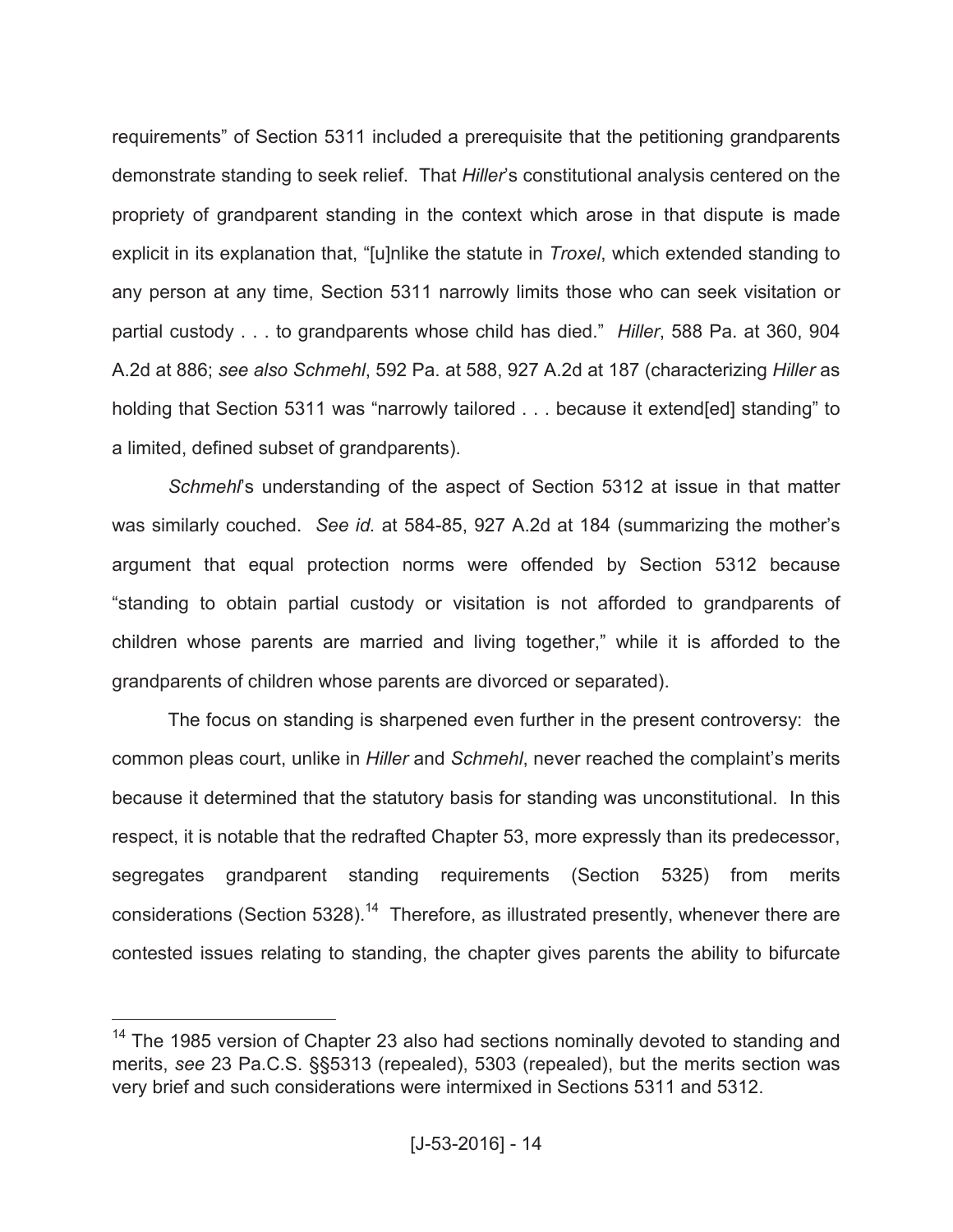the proceedings by seeking dismissal for lack of standing, thereby requiring that any such preliminary questions be resolved before the complaint's merits are reached.

The potential for such bifurcation serves an important screening function in terms of protecting parental rights. As suggested, it facilitates early dismissal of complaints, thereby relieving families of the burden of litigating their merits where a sufficient basis for standing is absent. *Accord Rideout v. Riendeau*, 761 A.2d 291, 302-03 (Me. 2000) (plurality) (indicating that, in a bifurcated procedure, grandparent-standing requirements "provide[] protection against the expense, stress, and pain of litigation, unless and until the grandparents have convinced the court that they are among those grandparents who may pursue visits"). Indeed, a majority of Justices in *Troxel* recognized that such litigation can itself impinge upon parental rights, especially if it becomes protracted through the appellate process. *See Troxel*, 530 U.S. at 75, 120 S. Ct. at 2065; *id.* at 101, 120 S. Ct. at 2079 (Kennedy, J., dissenting); *accord Blixt v. Blixt*, 774 N.E.2d 1052, 1065-66 (Ma. 2002).<sup>15</sup> Therefore, and as the factors governing resolution of a custody

<sup>&</sup>lt;sup>15</sup> Hiller also took notice of the costs associated with custodial litigation, indicating that grandchildren are not benefitted when "grandparents force their way into [their] lives through the courts, contrary to the decision of a fit parent," and adding that such consideration was "especially resonant given the strain that custody litigation places on the children as well as parents and grandparents[.]" *Hiller*, 588 Pa. at 359 & n.20, 904 A.2d at 886 & n.20 (citing *Troxel*, 530 U.S. at 101, 120 S. Ct. at 2079 (Kennedy, J., dissenting) (describing that custody litigation tends to be disruptive of family life and that, for a parent struggling financially, the monetary costs can undermine the parent's plans for the child's future)). Other courts have made similar observations. *See, e.g.*, *Conlogue v. Conlogue*, 890 A.2d 691, 699 (Me. 2006) (proffering that the strains of litigation "include various forms of pressures and stress that can pose a real threat to family well-being" (internal quotation marks and citations omitted)); *Hawk v. Hawk*, 855 S.W.2d 573, 577 n.2 (Tenn. 1993) (noting that such stresses include those which arise from the public disclosure of the details of private, inter-generational disputes); *cf. id.* at 576 n.1 (suggesting that court-ordered grandparent visitation in a family where there is animosity between the parents and grandparents can intensify the animosity and, as such, can be contrary to the child's best interests).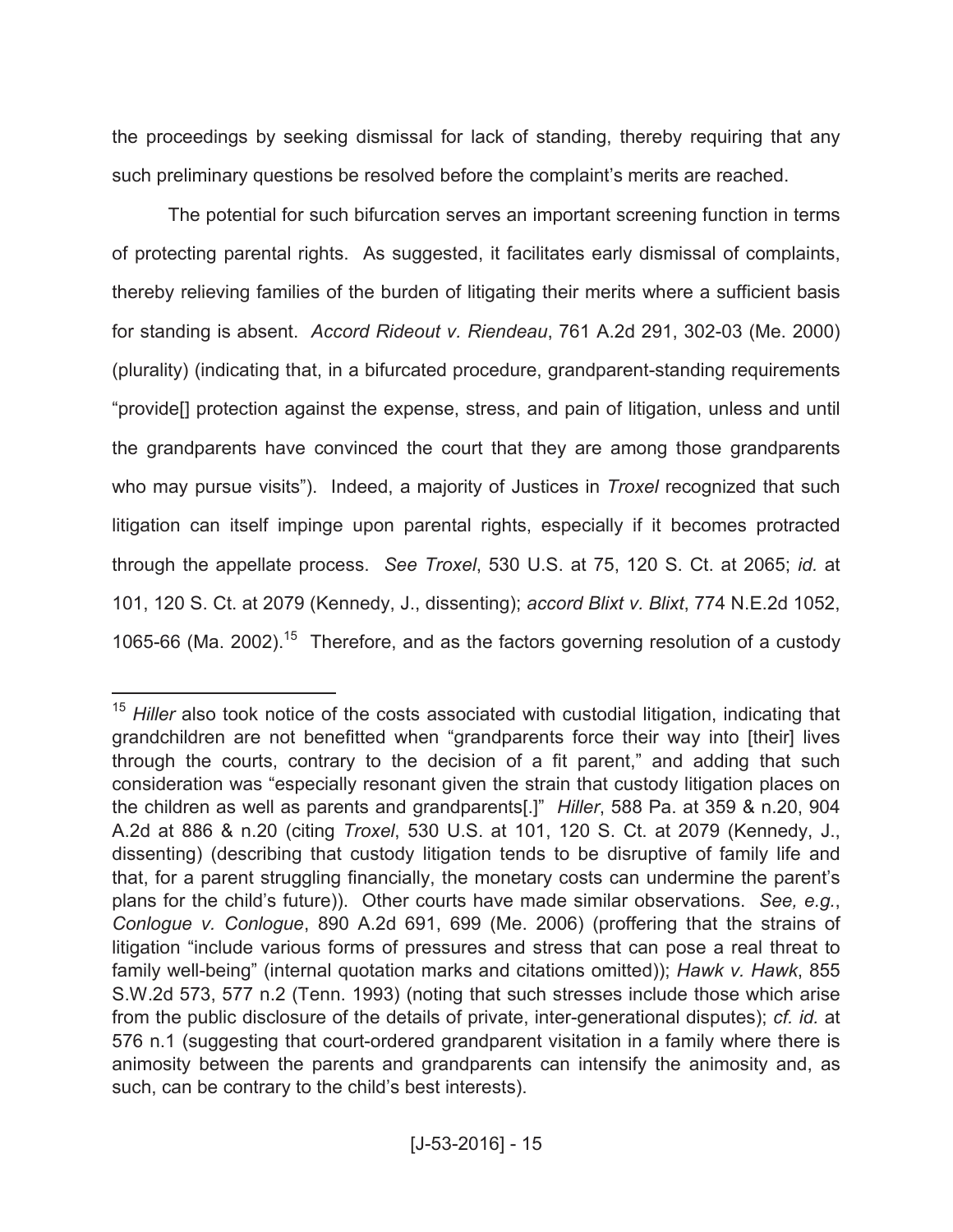complaint's merits (as set forth in Section 5328) are not at issue, our analysis is directed to whether Section 5325's conferral of standing to grandparents to prosecute such a complaint can withstand strict scrutiny.

Again, absent factors such as abuse, neglect, or abandonment, the law presumes parents are fit and, as such, that their parenting decisions are made in their children's best interests. *See Parham v. J.R.*, 442 U.S. 584, 602-03, 99 S. Ct. 2493, 2504 (1979); *Troxel*, 530 U.S. at 68, 120 S. Ct. at 2061. 16 In the context of grandparentinitiated litigation, then, the rewritten Chapter 53 can only subsume the essential screening function referenced above if the prerequisites to grandparent standing effectively filter out cases where there is little reason to believe the government may constitutionally exercise its *parens patriae* power by ordering partial custody over the parents' objections.

Consequently, the question becomes whether the state may exercise its interest in fostering grandparent-grandchild relationships over the objection of presumptively fit parents solely on the basis that they have been separated for at least six months.

The stated goal is not insignificant. In the event of a major disruption to the family environment, such as where there is parental abuse, neglect, substance abuse, mental illness, or abandonment, the interest may be especially pronounced. *See Bennett v. Jeffreys*, 356 N.E.2d 277, 281 (N.Y. 1976) ("Examples of cause of necessity permitting . . . intrusion on parental control would be fault or omission by the parent seriously affecting the welfare of a child, the preservation of the child's freedom from serious physical harm, illness or death, or the child's right to an education, and the like[.]"). Even in less severe circumstances, and in view of the changing nature of the family in the modern era, *Hiller* suggests other important grounds for believing the state

 $16$  The record before us lacks any suggestion tending to rebut the presumption.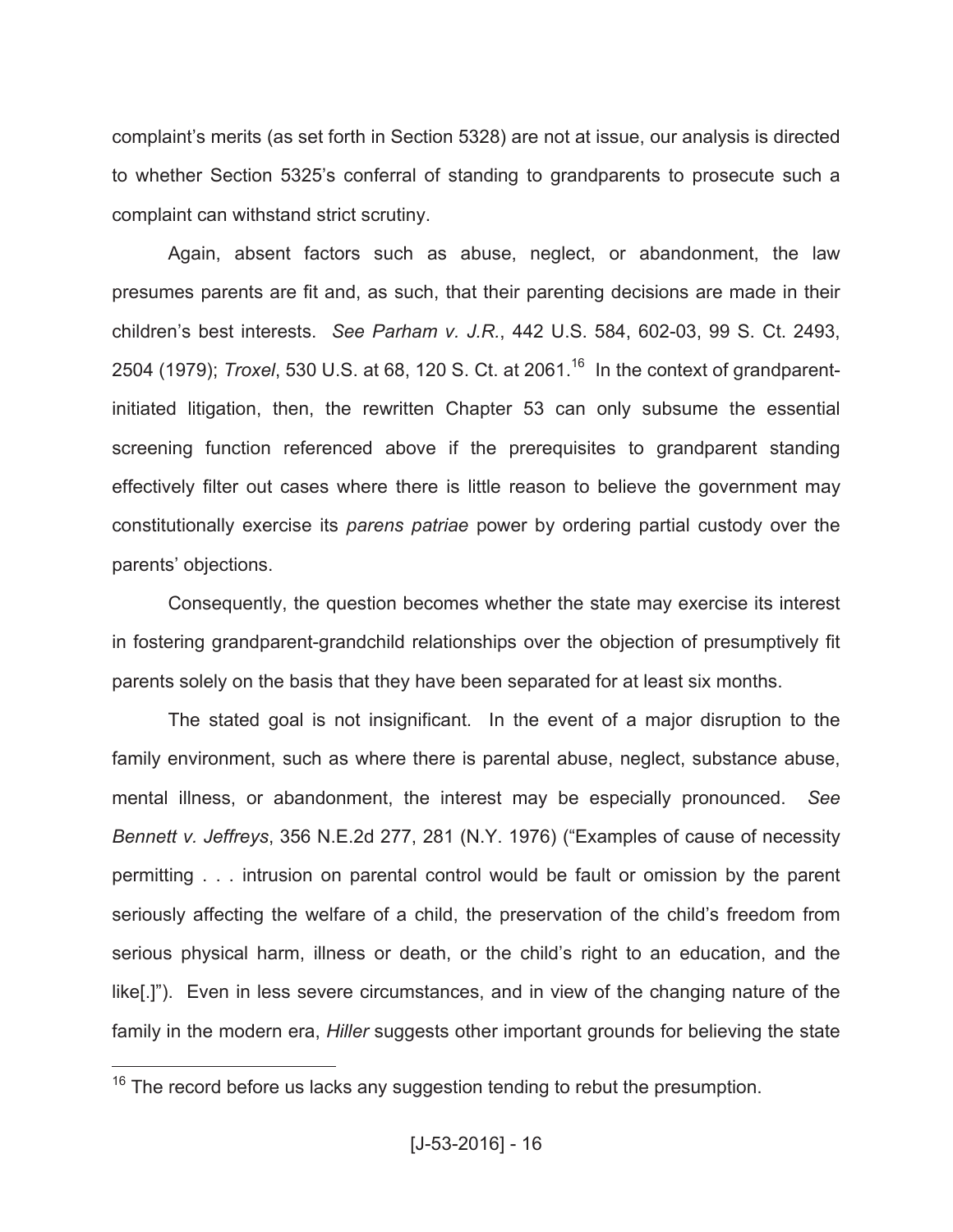has an elevated interest. *See Hiller*, 588 Pa. at 360, 904 A.2d at 886 ("[I]n the recent past, grandparents have assumed increased roles in their grandchildren's lives and our cumulative experience demonstrates the many potential benefits of strong intergenerational ties." (citing *Troxel*, 530 U.S. at 64, 120 S. Ct. at 2059)); *see also id.* at 347, 904 A.2d at 878-79 (describing the benefits to a minor child, as found by the common pleas court, of continuing a relationship with his maternal grandmother to help him cope with his mother's death); *Michael v. Hertzler*, 900 P.2d 1144, 1150-51 (Wyo. 1995) (reviewing several ways in which grandparents influence their families (quoting Patricia S. Fernandez, *Grandparent Access: A Model Statute*, 6 YALE L. & POL'Y REV. 109, 109-10 (1988))). Nevertheless, where there is no reason to believe presumptively fit parents are not acting in their children's best interests, the government's interest in allowing a third party to supplant their decisions is diminished. *See generally Conlogue*, 890 A.2d at 694 (expressing, as a general precept, that "something more than the best interest of the child must be at stake in order to establish a compelling state interest"); *Troxel*, 530 U.S. at 72-73, 120 S. Ct. at 2064 (explaining that, under the Due Process Clause, third-party standing to pursue custody cannot be based solely on the possibility that a judge may ultimately disagree with a parent as to what is in the child's best interests).

Additionally, and crucially for present purposes, we cannot assume that the rationale supporting the holdings in those cases applies equally to situations involving parental separation. As this case shows, when parents separate they do not always initiate divorce proceedings or otherwise request court involvement in their family affairs. *See generally* Brief for Appellees at 35-36 ("Parents are merely separated and not subject to a custody order. . . . Parents have the ability to reconcile."). Although separation may involve a disruption of the nuclear family unit, the children are often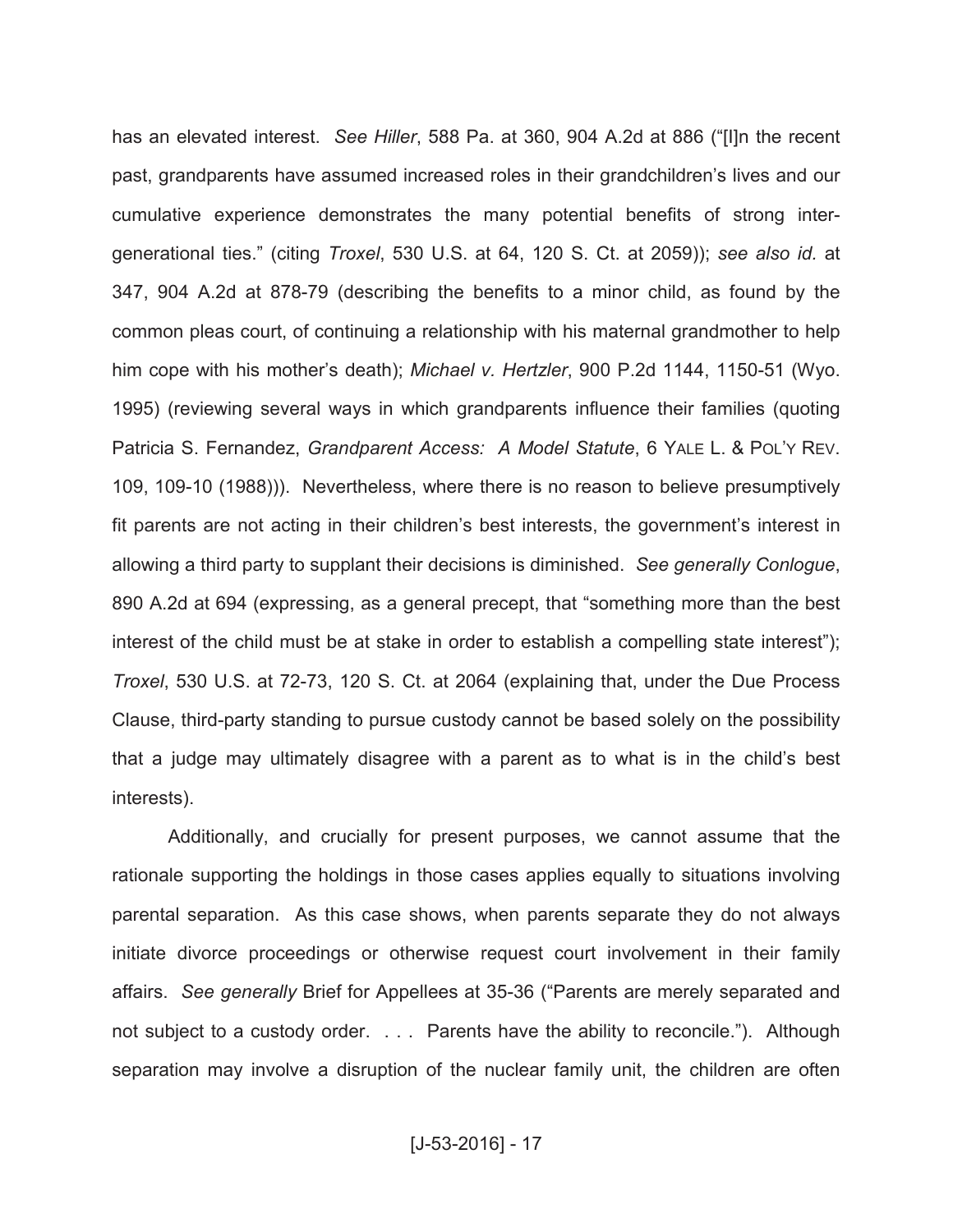shielded from having to participate in court proceedings and are, likewise, free from having to assimilate the knowledge that the government is now involved in their family life. *Cf. Frame v. Nehls*, 550 N.W.2d 739, 742 (Mich. 1996) (describing the challenged Michigan statute as setting forth a general rule that grandparents only have standing to seek visitation if a child custody dispute is already pending). Further, Grandparents and the Attorney General – who, as noted, has decided not to participate in this litigation, *see supra* note 3 – have not put before this Court any empirical data corresponding to that referenced in *Schmehl* tending to suggest that separation has the same adverse effects upon children as divorce.

As well, unlike in *Hiller*, separation necessarily implies that both parents are still alive, which in turn has several consequences. First, there is no void stemming from the death of a parent. Second, parental death cannot be the cause of the severance or non-existence of a grandparent-grandchild relationship. Finally, when both parents are living there is a possibility – as illustrated by this case – that the parents will be in agreement that their children should not maintain contact with particular third parties.<sup>17</sup> These factors render any court-mandated association with such third parties more intrusive to the parents' constitutional prerogatives than in a context where the parents have already invoked the court's oversight as to matters of custody and/or marital dissolution. *See generally Hawk v. Hawk*, 855 S.W.2d 573, 577 (Tenn. 1993) ("Although courts are commonly called on to resolve custody disputes between parents and to determine custody when parents are unfit, the trial court's interference with the

 $17$  We recognize that parental agreement of this nature is possible with divorced parents and parents who have commenced marriage dissolution proceedings. Whether the standing provisions of Chapter 53 as revised are constitutional in such situations should be developed going forward as cases involving those circumstances arise.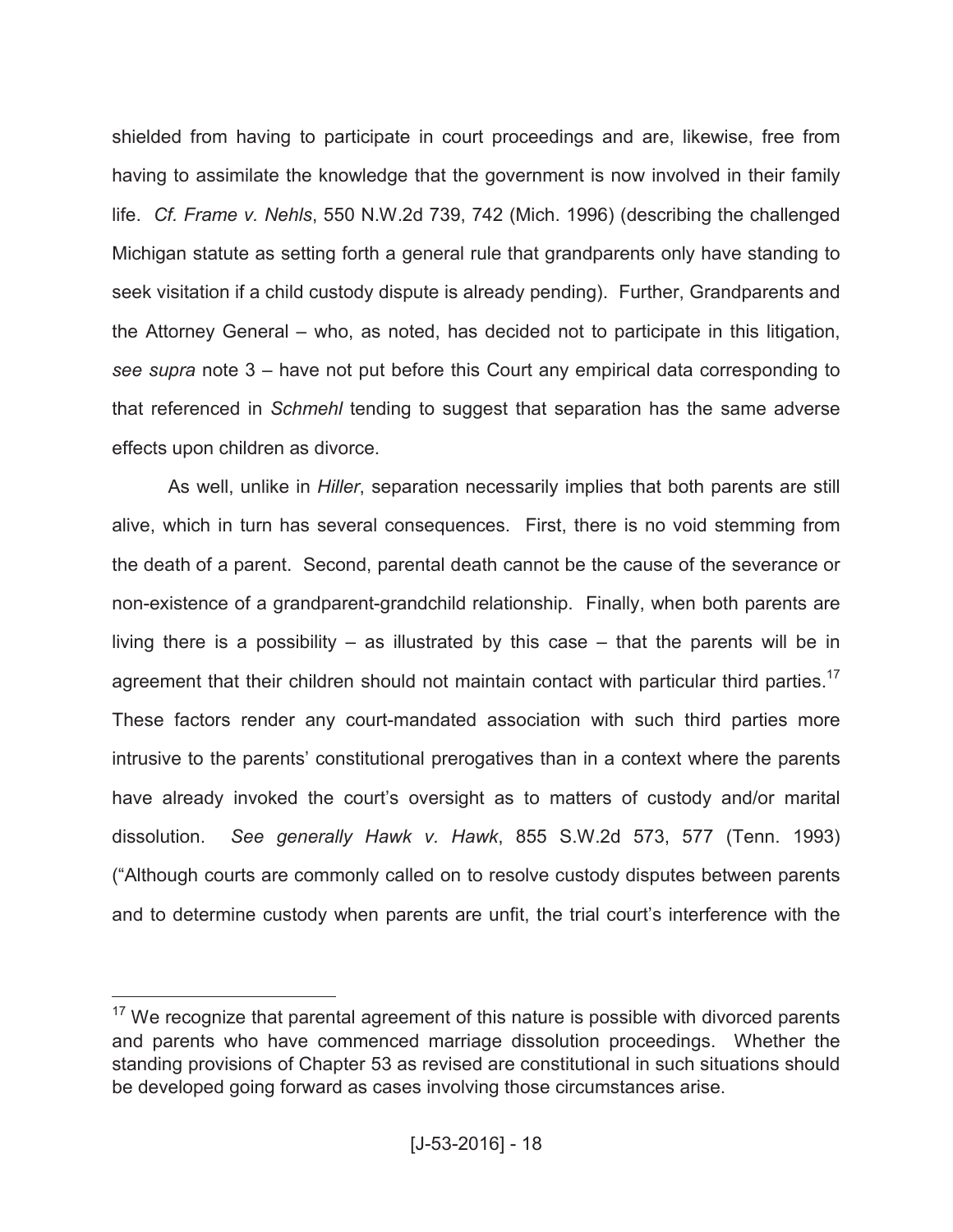united decision of admittedly good parents represents a virtually unprecedented intrusion into a protected sphere of family life.").

In light of the foregoing, we conclude that the fact of a parental separation for six months or more does not render the state's *parens patriae* interest sufficiently pressing to justify potentially disturbing the decision of presumptively fit parents concerning the individuals with whom their minor children should associate. It follows that the infringement upon parental rights worked by Section 5325 is not narrowly tailored to a compelling governmental interest, as the provision could have been drafted to exclude separation as an independent basis for grandparent standing. *See Danson v. Casey*, 484 Pa. 415, 434, 399 A.2d 360, 370 (1979) (explaining that the narrow tailoring requirement means the statutory scheme must have been "structured with precision" and that the Legislature must have chosen the "le[ast] drastic means" of effectuating its objectives (internal quotation marks and citation omitted)); Richard H. Fallon, Jr., *Strict Judicial Scrutiny*, 54 UCLA L. REV. 1267, 1328 (2007) (observing that a legislative enactment can fail the narrow-tailoring component of strict scrutiny if it is "overinclusive"). Consequently, Section 5325 cannot survive strict scrutiny and, as such, it violates the fundamental rights of parents safeguarded by the Due Process Clause. $18$ 

Although we have concluded that Section 5325 is not narrowly tailored, it is evident from our discussion that this determination rests solely on the conferral of standing under paragraph (2), the only aspect of Section 5325 that has been brought into question in this action. Moreover, paragraph (2) is itself divided into two parts and phrased in the disjunctive, as it provides for grandparent standing "where the parents of the child have been separated for a period of at least six months *or* have commenced

 $18$  In view of our disposition, we need not reach the Equal Protection claim.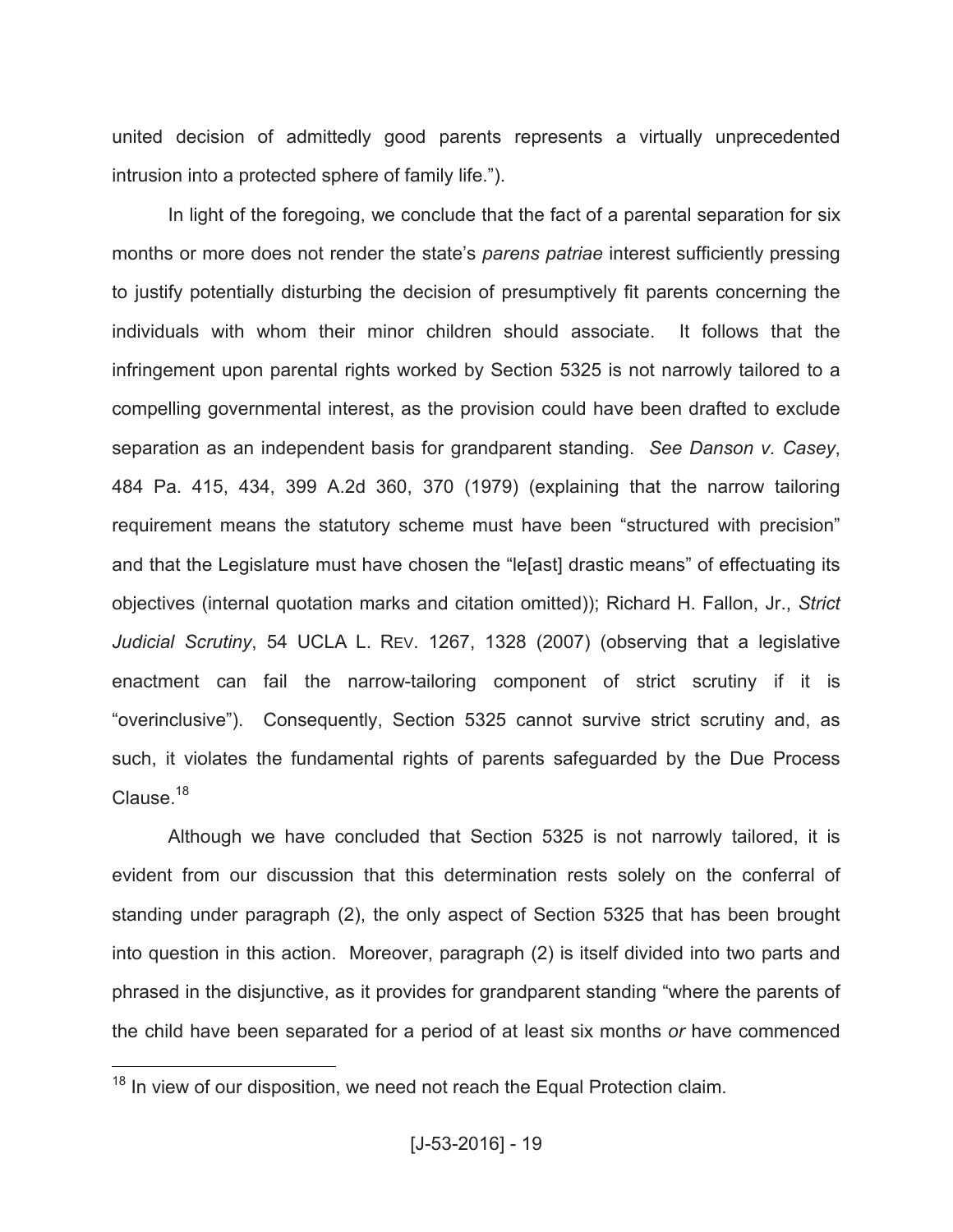and continued a proceeding to dissolve their marriage[.]" 23 Pa.C.S. §5325(2) (emphasis added). It is noteworthy that these are separate and independent preconditions for grandparent standing, since it is possible for parents who have not been separated for at least six months to commence and continue a dissolution proceeding. Thus, the difficulties apparent in the first half of paragraph (2) do not imply that the second half – or, for that matter, paragraph  $(1)$  or paragraph  $(3)$  – is also problematic.

The above informs our decision concerning the appropriate remedy, and in particular, the question of severance. In *Ayotte v. Planned Parenthood of Northern New England*, 546 U.S. 320, 126 S. Ct. 961 (2006), the Supreme Court explained that "when confronting a constitutional flaw in a statute, we try to limit the solution to the problem." *Id.* at 328, 126 S. Ct. at 967. The Court continued that "a statute may be declared invalid to the extent that it reaches too far, but otherwise left intact." *Id.* at 329, 126 S. Ct. at 968 (ellipsis, internal quotation marks, and citation omitted). In salvaging a statute to the extent possible without judicially rewriting it, *Ayotte* observed that the "touchstone" for the remedy is legislative intent, that is, asking whether the "legislature [would] have preferred what is left of its statute to no statute at all[.]" *Id.* at 330, 126 S. Ct. at 968 (citing, *inter alia*, *United States v. Booker*, 543 U.S. 220, 227, 125 S. Ct. 738, 746 (2005)).

This comports with our own practice. Although there is no express severability provision contained in Act 112 of 2010 or any aspect of the Domestic Relations Code applicable to Chapter 53, the Statutory Construction Act directs, as general policy, that all statutory provisions are presumed to be severable, and that if any provision is held to be invalid the remainder of the statute which contains it

shall not be affected thereby, unless the court finds that the valid provisions of the statute are so essentially and inseparably connected

[J-53-2016] - 20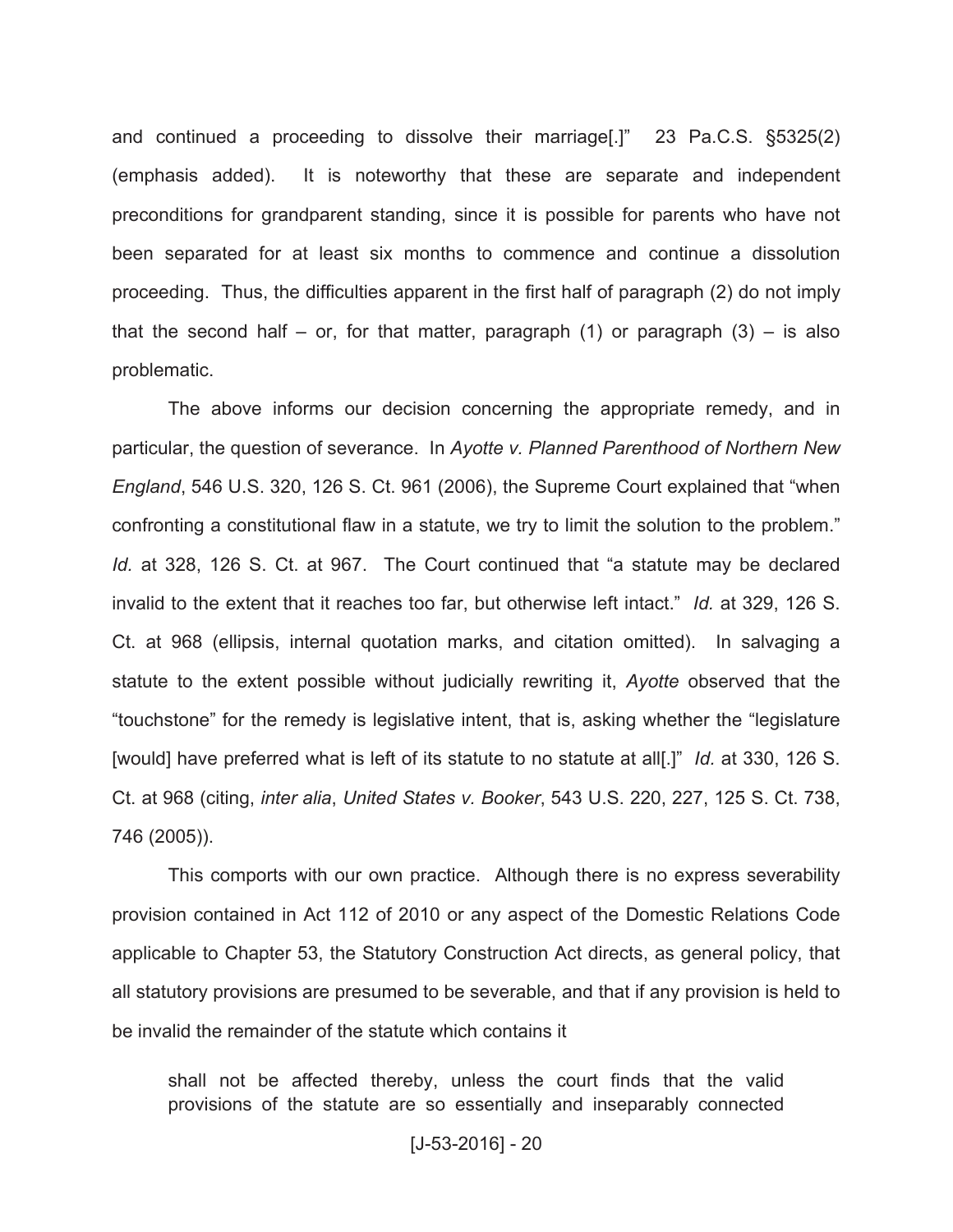with, and so depend upon, the void provision or application, that it cannot be presumed the General Assembly would have enacted the remaining valid provisions without the void one; or unless the court finds that the remaining valid provisions, standing alone, are incomplete and are incapable of being executed in accordance with the legislative intent.

1 Pa.C.S. §1925. Thus, severance is appropriate where the remaining provisions are capable of execution in accordance with legislative intent. *See, e.g.*, *Commonwealth v. Mockaitis*, 575 Pa. 5, 29-30, 834 A.2d 488, 502-03 (2003).

As noted, paragraphs (1) and (3) of Section 5325, as well as the second half of paragraph (2), set out separate and distinct bases for grandparent standing that do not depend on the first half of paragraph (2), that is, on the parents having been separated for at least six months. Since these are not "essentially and inseparably connected with" the separation provision, they are capable of execution and may continue in force absent the first half of paragraph (2). Such provisions, moreover, are neither implicated by the underlying facts nor challenged by the parties.

As concerns the second half of paragraph (2) in particular, invalidating it per the suggestion forwarded by Justices Baer and Wecht would require reaching beyond the bounds of this dispute and declaring Section 5325 unconstitutional more broadly than is necessary to resolve the appeal. It would be premature – and thus improper – to make a wide-reaching constitutional declaration along these lines in the present context in which no challenge to the standing requirements relative to divorced parents has been raised or briefed. We thus differ with any suggestion that we are somehow "avoiding" this issue. Concurring and Dissenting Opinion, *slip op.* at 4 n.2 (Baer, J.).

More generally, it should be recalled that our "adjudicatory process is structured to cast a narrow focus on matters framed by litigants before the Court in a highly directed fashion," *Sernovitz v. Dershaw*, \_\_\_ Pa. \_\_\_, \_\_\_ n.13, 127 A.3d 783, 794 n.13 (2015) (internal quotation marks and citation omitted), and, as such, we sit "to decide